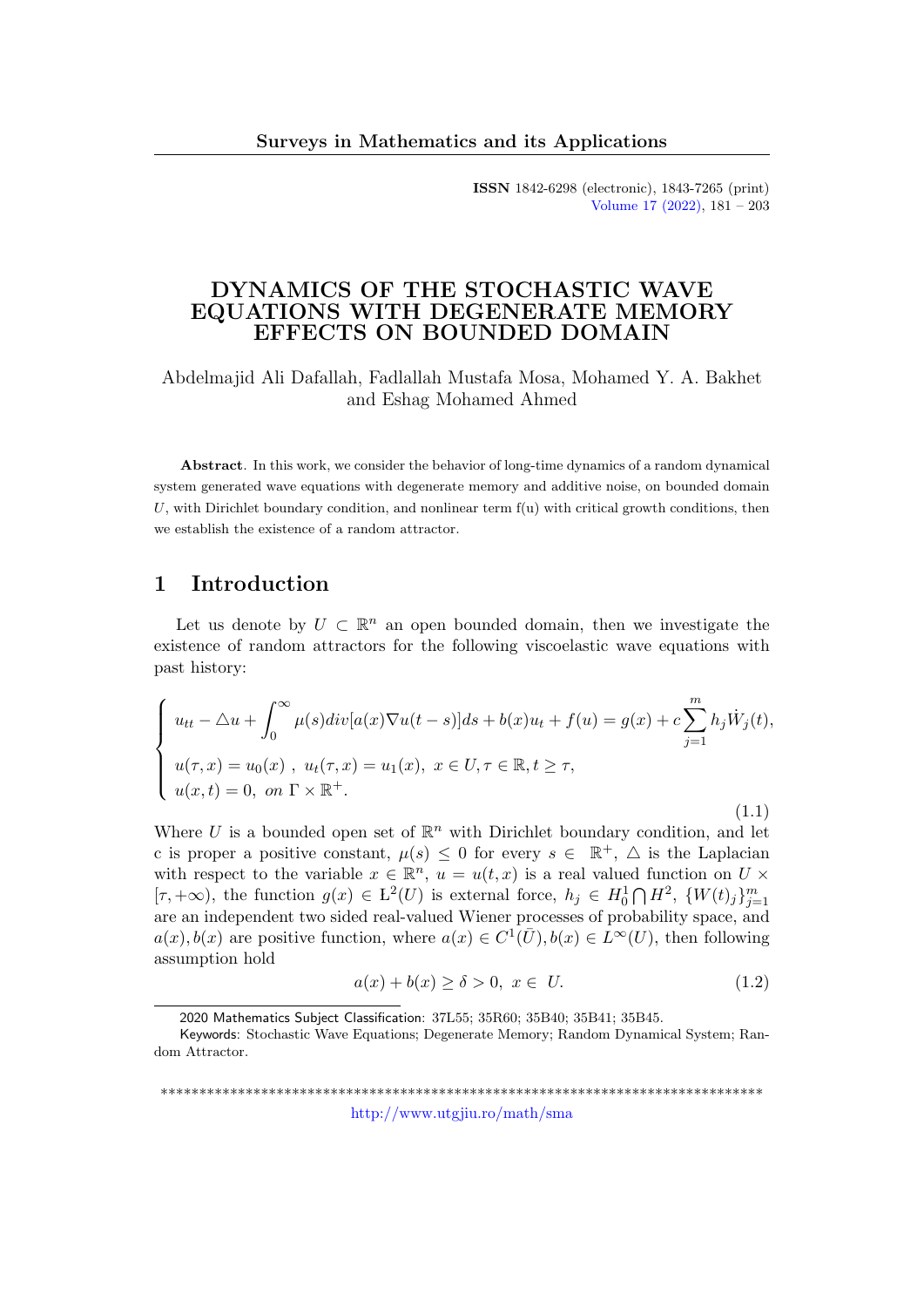We observe that the assumption  $(1.2)$  gives us a wide assortment of possibilities from which to choose the functions  $a(x)$  and  $b(x)$ , and the most interesting case occurs when one has simultaneous and complementary damping mechanisms. Taking this point of view into account, a distinctive feature of our paper is exactly to consider different and localized damping mechanisms acting in the domain, but not necessarily strategically localized dissipations as considered in the prior literature.

Evolution models with memory terms are ubiquitous. Natural and social phenomena are often affected not only by its current state, but also by its history. Some classical and modern examples leading to partial differential equations with memory. Refer and more details, see therein references [\[5,](#page-21-0) [10,](#page-21-1) [11,](#page-21-2) [13,](#page-21-3) [14,](#page-22-0) [19\]](#page-22-1). The problem is degenerate in the sense that the function  $a(x) \geq 0$  in the memory term is allowed to vanish is a subset  $\omega_0$  of  $\overline{U}$  and we shall view the wave model involving the memory term as the above problem $(1.1)$  with combined viscoelastic-frictional dissipation. However, in random case, there is no result obtained the existence of random attractors for problem (1.1)-(1.2).

For obviously, stochastic evolution equation without memory terms, once  $(a(X) =$ 0) its existence and uniqueness of solutions for random dynamical systems have been studied extensively in the literature (see  $[1, 2, 4, 6, 7, 8, 12]$  $[1, 2, 4, 6, 7, 8, 12]$  $[1, 2, 4, 6, 7, 8, 12]$  $[1, 2, 4, 6, 7, 8, 12]$  $[1, 2, 4, 6, 7, 8, 12]$  $[1, 2, 4, 6, 7, 8, 12]$  $[1, 2, 4, 6, 7, 8, 12]$  $[1, 2, 4, 6, 7, 8, 12]$  $[1, 2, 4, 6, 7, 8, 12]$  $[1, 2, 4, 6, 7, 8, 12]$  $[1, 2, 4, 6, 7, 8, 12]$  $[1, 2, 4, 6, 7, 8, 12]$  and the references therein). But when  $(a(X) = a_0)$  with memory terms, there are fewer results and most previous authors have concentrated on this case (see[\[5\]](#page-21-0)). For example, we may refer to [\[13,](#page-21-3) [14,](#page-22-0) [15,](#page-22-2) [16,](#page-22-3) [17,](#page-22-4) [18\]](#page-22-5) for the stochastic wave equations with memory. All the above mentioned results were considered with linear memory. In this article, by using a similar technique as in  $[9, 12]$  $[9, 12]$ , we will continue to devote the existence of random attractors for the system  $(1.1)$  in space E, under the perturbation of additive noise.

The plan of the paper is as follows. In Section 2, we give the preliminaries for random dynamical systems (RDS). In Section 3, we present the functional setting for this model and show the definition of continuous RDS solutions, along with existence and uniqueness results. Section 4 is devoted to the existence of bounded absorbing sets for the solutions. In last Section, by some asymptotic estimates in advance associated to our problem we obtain the existence of random attractor in spaces E. The type of degenerate memory that we consider is given by an operator of the from

$$
Au = div(a(x)\nabla u),
$$

where  $a \in C^1(\overline{U})$  may vanish is a subset  $\omega_0$  of  $\overline{U}$ . In order to treat the memory term, we introduce a past history variable using the relative displacement history for all  $x \in U \subset \mathbb{R}^n$  and  $s, t \in \mathbb{R}^+$ , so clearly by [\[5\]](#page-21-0), such that satisfies the following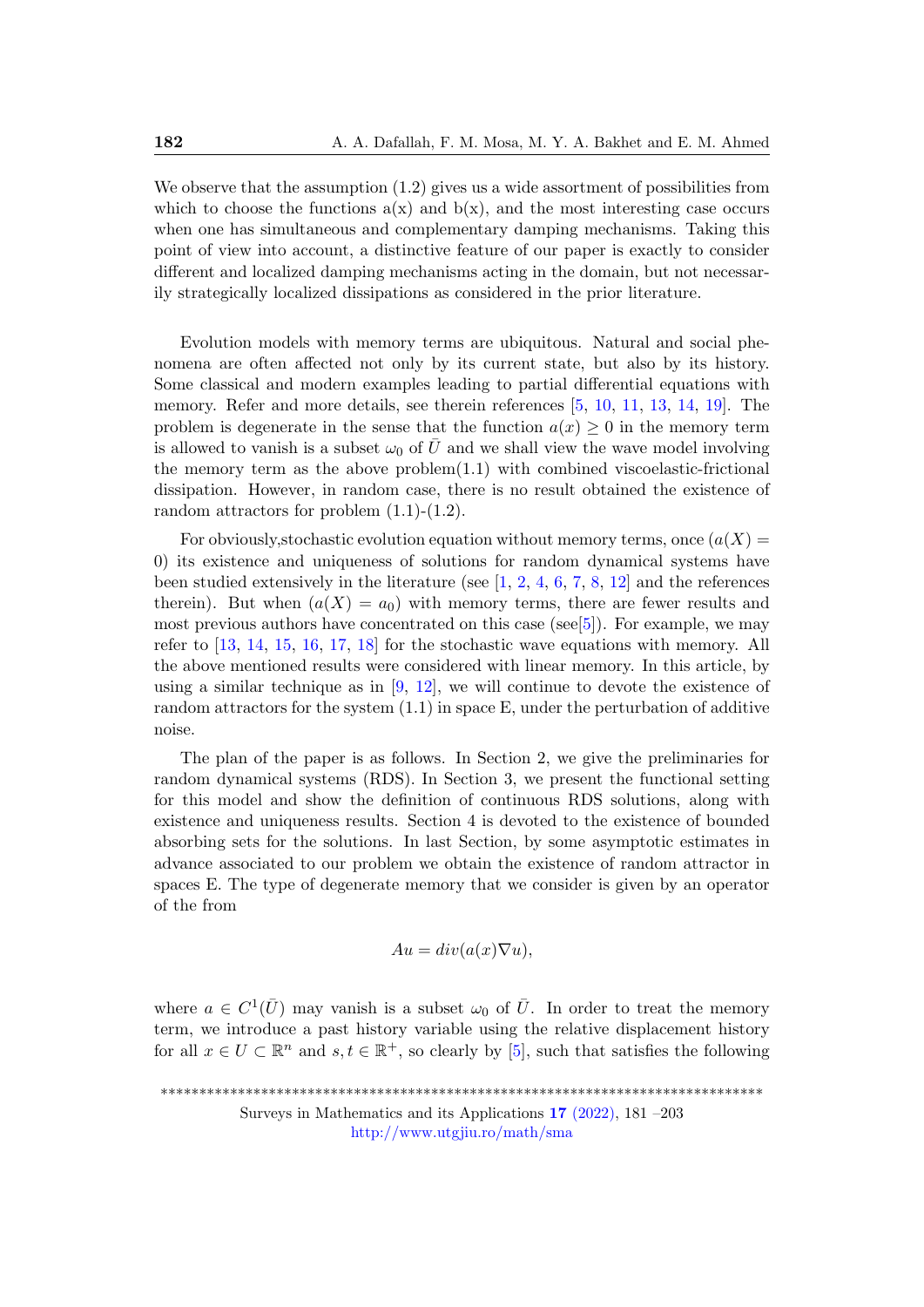results:

$$
\begin{cases}\n(\eta,\eta)_{\mu,1} = \int_0^\infty \mu(s)(\nabla \eta(s), \nabla \eta(s))ds, \\
\eta(x,t,s) = u(x,t) - u(x,t-s), \\
\eta_t = \frac{\partial}{\partial t}\eta, \ \eta_s = \frac{\partial}{\partial s}\eta.\n\end{cases}
$$
\n(1.3)

Using the relation  $(1.3)$ , we can transform the problem  $(1.1)$  into the following equivalent systems

$$
\begin{cases}\n u_{tt} - div[(1 - a(x)k_0)\nabla u - \int_0^\infty \mu(s)div[a(x)\nabla \eta^t(s)]ds + b(x)u_t + f(u) \\
= g(x) + c \sum_{j=1}^m h_j \dot{W}_j(t), \\
\eta_t = -\eta_s + u_t.\n\end{cases}
$$
\n(1.4)

With boundary and initial conditions

$$
\begin{cases}\nu(x,t) = 0, & \text{on } \Gamma \times \mathbb{R}^+, \\
\eta^t(x,t,s) = 0, & \text{on } \Gamma \times \mathbb{R}^+, \\
u(\tau,x) = u_0(x), & x \in U, \tau \mathbb{R}, \\
u_t(\tau,x) = u_1(x), & x \in U, \tau \mathbb{R}, \\
\eta^0(x,\tau,s) = u_0(x) - u_0(x,-s), & (x,\tau,s) \in U \times \mathbb{R} \times \mathbb{R}^+.\n\end{cases}
$$
\n(1.5)

## 2 Preliminaries and Abstract Results

In this Section, we recall some basic concepts related to RDS and a random attractor for RDS in [\[8,](#page-21-9) [6\]](#page-21-7), which are important for getting our main results. Let  $(\Omega, \mathcal{F}, P)$  be a probability space and  $(X, d)$  be a Polish space with the Borel  $\sigma$ -algebra B(X). Then, the distance between  $x \in X$  and  $B \subseteq X$  is denoted by  $d(x, B)$ . If  $B\subseteq X$  and  $C\subseteq X$ , the Hausdorff semi-distance from B to C is denoted by  $d(B, C)$  =  $\sup_{x \in B} d(x, C)$ .

**Definition 1.**  $(\Omega, \mathcal{F}, P, (\theta_t)_{t \in \mathbb{R}})$  is called a metric dynamical system if  $\theta : \mathbb{R} \times \Omega \longrightarrow$  $\Omega$  is  $(\mathcal{B}(\mathbb{R}) \times \mathcal{F}, \mathcal{F})$ - measurable,  $\theta_0$  is the identity on  $\Omega$ ,  $\theta_{s+t} = \theta_t \circ \theta_s$ ,  $\forall$   $(s, t) \in \mathbb{R}$ and  $\theta_0 P = P$ ,  $\forall t \in \mathbb{R}$ .

**Definition 2.** A mapping  $\Phi(t, \tau, \omega, x): \mathbb{R}^+ \times \mathbb{R} \times \Omega \times X \to X$  is called continuous cocycle on X over  $\mathbb R$  and  $(\Omega, \mathcal{F}, P, (\theta_t)_{t \in \mathbb R})$ , if for all  $\tau \in \mathbb R$ ,  $\omega \in \Omega$  and  $t, s \in \mathbb R^+$ , the following conditions are satisfied :

i)  $\Phi(t, \tau, \omega, x): \mathbb{R}^+ \times \mathbb{R} \times \Omega \times X \to X$  is a  $(\mathcal{B}(\mathbb{R}^+) \times \mathcal{F}, \mathcal{B}(\mathbb{R}))$  measurable mapping, ii)  $\Phi(0, \tau, \omega, x)$  is identity on X,

iii)  $\Phi(t + s, \tau, \omega, x) = \Phi(t, \tau + s, \theta_s \omega, x) \circ \Phi(s, \tau, \omega, x),$ 

iv)  $\Phi(t, \tau, \omega, x): X \to X$  is continuous.

\*\*\*\*\*\*\*\*\*\*\*\*\*\*\*\*\*\*\*\*\*\*\*\*\*\*\*\*\*\*\*\*\*\*\*\*\*\*\*\*\*\*\*\*\*\*\*\*\*\*\*\*\*\*\*\*\*\*\*\*\*\*\*\*\*\*\*\*\*\*\*\*\*\*\*\*\*\*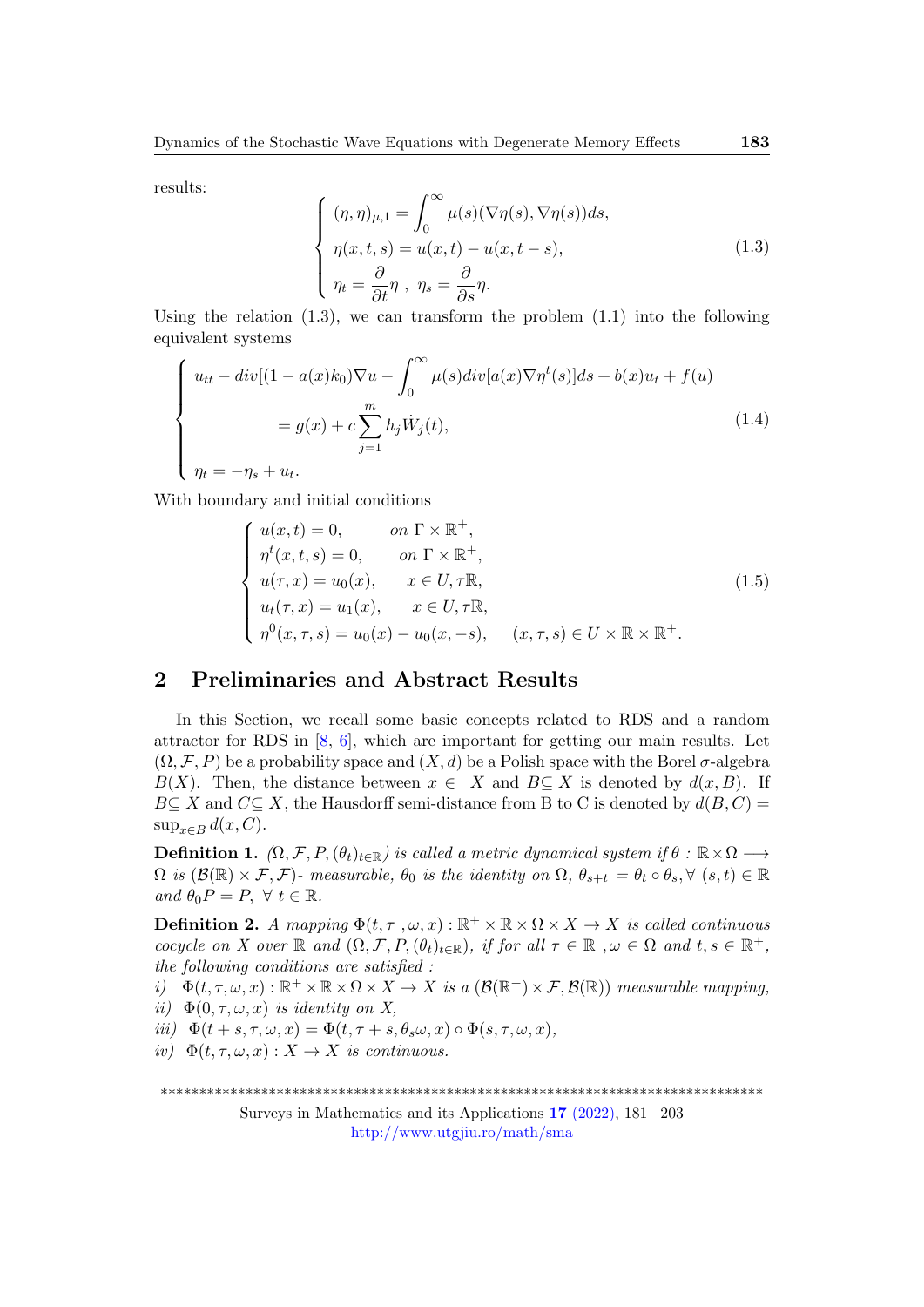**Definition 3.** Let  $2^X$  be the collection of all subsets of X, a set valued mapping  $(\tau, \omega) \mapsto \mathcal{D}(t, \omega) : \mathbb{R} \times \Omega \mapsto 2^X$  is called measurable with respect to  $\mathcal{F} \in \Omega$ , if  $\mathcal{D}(t,\omega)$  is a ("usually closed") nonempty subset of X and the mapping  $\omega \in \Omega \mapsto$  $d(X, B(\tau, \omega))$  is  $(\mathcal{F}, \mathcal{B}(\mathbb{R}))$ - measurable for every fixed  $x \in X$  and  $\tau \in \mathbb{R}$ . Let  $B = B(t, \omega) \in \mathcal{D}(t, \omega) : \tau \in \mathbb{R}, \omega \in \Omega$  is called a random set.

**Definition 4.** A random bounded set  $B = \{B(\tau, \omega) : \tau \in \mathbb{R}, \omega \in \Omega\} \in \mathcal{D}$  of X is called tempered with respect to  $\{\theta(t)\}_{t\in\Omega}$ , if for p-a.e  $\omega \in \Omega$ ,

$$
\lim_{t \to \infty} e^{-\beta t} d(B(\theta_{-t}\omega)) = 0 , \ \forall \ \beta > 0 ,
$$

where

$$
d(B) = \sup_{x \in B} ||x||_X.
$$

**Definition 5.** Let D be a collection of random subset of X and  $K = \{K(\tau, \omega): \tau \in$  $\mathbb{R}, \omega \in \Omega$   $\in \mathcal{D}$ , then K is called an absorbing set of  $\Phi \in \mathcal{D}$ , if for all  $\tau \in \mathbb{R}, \omega \in \Omega$ and  $B \in \mathcal{D}$ , there exists,  $T = T(\tau, \omega, B) > 0$  such that

$$
\Phi(t, \tau, \theta_{-t}\omega, B(\tau, \theta_{-t}\omega)) \subseteq K(\tau, \omega) , \forall t \geq T.
$$

**Definition 6.** Let D be a collection of random subset of X, the  $\Phi$  is said to be Dpullback asymptotically compact in X if for p-a.e  $\omega \in \Omega$ ,  $\{\Phi(t_n, \theta_{-t_n}\omega, x_n)\}_{n=1}^{\infty}$  has a convergent subsequence in X when  $t_n \mapsto \infty$  and  $x_n \in B(\theta_{-t_n}\omega)$  with  $\{B(\omega)\}_{\omega \in \Omega} \in$  $\mathcal{D}$ .

**Definition 7.** Let D be a collection of random subset of X and  $A = \{A(\tau,\omega) : \tau \in$  $\mathbb{R}, \omega \in \Omega$   $\in \mathcal{D}$ , then A is called a D-random attractor (or D-pullback attractor) for  $\Phi$ , if the following conditions are satisfied: for all  $t \in \mathbb{R}^+, \tau \in \mathbb{R}$  and  $\omega \in \Omega$ 

i):  $\mathcal{A}(\tau,\omega)$  is compact, and  $\omega \mapsto d(x,\mathcal{A}(\omega))$  is measurable for every  $x \in X$ , ii):  $A(\tau,\omega)$  is invariant, that is

$$
\Phi(t,\tau,\omega,\mathcal{A}(\tau,\omega)) = \mathcal{A}(\tau+t,\theta_t\omega), \forall t \geq \tau,
$$

iii):  $\mathcal{A}(\tau,\omega)$  attracts every set in D, that is for every  $B = \{B(\tau,\omega) : \tau \in \mathbb{R}, \omega \in$  $\Omega$ }  $\in \mathcal{D}$ ,

$$
\lim_{t \to \infty} d_X(\Phi(t, \tau, \theta_{-t}\omega, B(\tau, \theta_{-t}\omega)), \mathcal{A}(\tau, \omega)) = 0,
$$

where  $d_X$  is the Hausdorff semi-distance given by

$$
d_X(Y,Z)=\sup_{y\in Y}\inf_{z\in Z}\|y-z\|_X, \ \ \forall\ (Y,Z)\in X.
$$

\*\*\*\*\*\*\*\*\*\*\*\*\*\*\*\*\*\*\*\*\*\*\*\*\*\*\*\*\*\*\*\*\*\*\*\*\*\*\*\*\*\*\*\*\*\*\*\*\*\*\*\*\*\*\*\*\*\*\*\*\*\*\*\*\*\*\*\*\*\*\*\*\*\*\*\*\*\*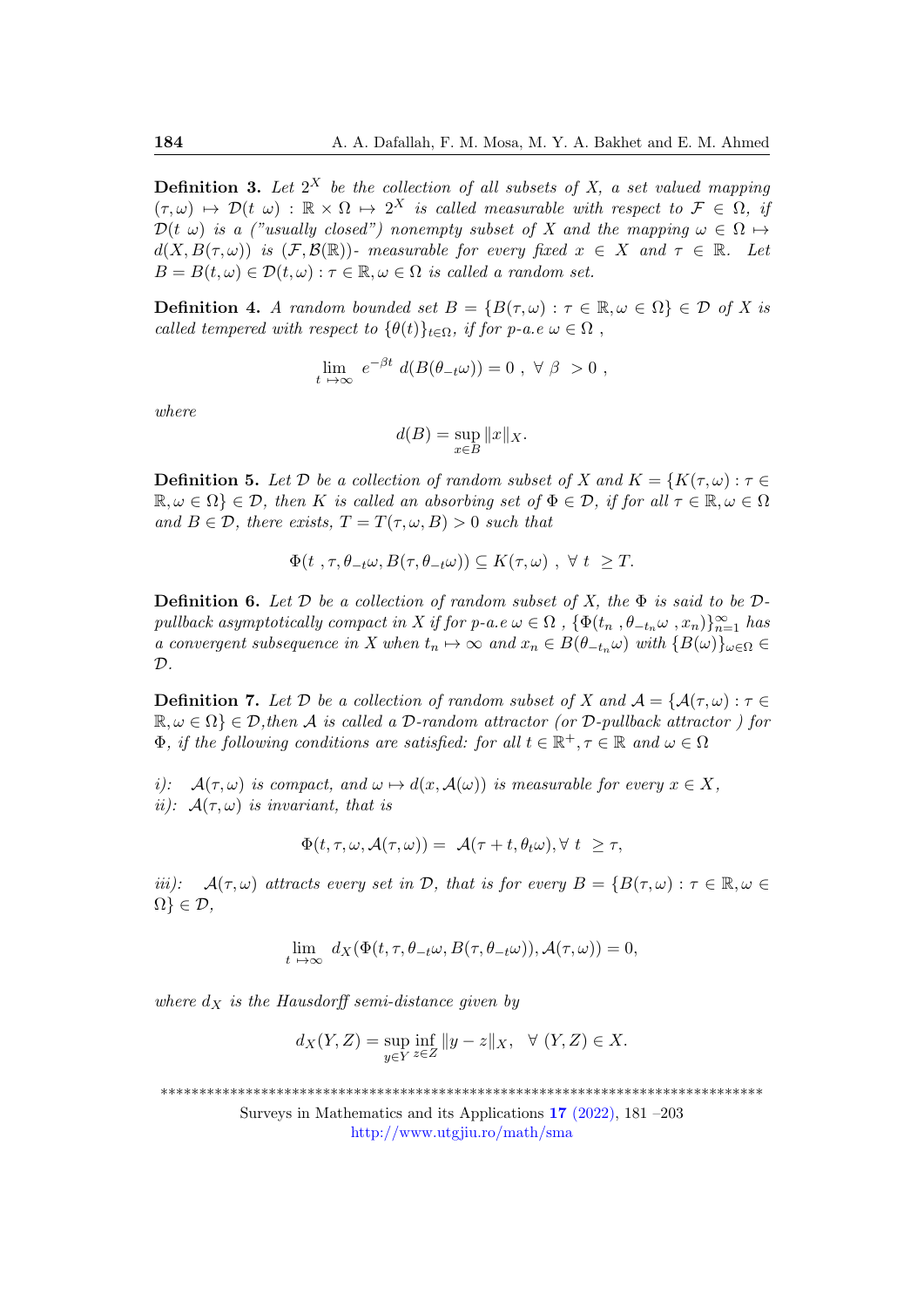**Lemma 8.** Let  $D$  be a neighborhood-closed collection of  $(\tau, \omega)$ - parameterized families of nonempty subsets of X and  $\Phi$  be a continuous cocycle on X over R and  $(\Omega, \mathcal{F}, P, (\theta_t)_{t\in\mathbb{R}})$ . Then  $\Phi$  has a pullback D-attractor A in D if and only if  $\Phi$  is pullback D-asymptotically compact in X and  $\Phi$  has a closed, F-measurable pullback D-absorbing set  $K \in \mathcal{D}$ , the unique pullback D-attractor  $\mathcal{A} = \mathcal{A}(\tau, \omega)$  is given  $\mathcal{A}(\tau,\omega)=\bigcap_{r\geq 0}\overline{\bigcup_{t\geq r}\Phi(t,\tau-t,\theta_{-t}\omega,K(\tau-t,\theta_{-t}\omega))}\,\,\tau\in\mathbb{R}\,\,,\omega\in\Omega.$ 

### 3 Existence and Uniqueness of Solutions

In this section, we introduce some notations used throughout this paper. We also show that the existence and uniqueness of solutions of the systems  $(1.4)-(1.5)$ . Let us introduce the following operator  $A = -\triangle, D(A) \hookrightarrow v_a^2(U) \hookrightarrow H_0^1(U) \to \mathbb{L}^2(U)$ it satisfies self-adjoint, positive and linear, the eigenvalue  $\{\lambda_i\}_{i\in\mathbb{N}}$  of A satisfies,  $0 < \lambda_1 \leq \lambda_2 \leq \ldots \leq \lambda_i \leq \ldots, \lambda_i \to +\infty \ (i \to +\infty).$ 

Notation 9. The following hypotheses are necessary to obtain our main results: Refer and more details, see to  $\left[13, 14, 16, 17\right]$  $\left[13, 14, 16, 17\right]$  $\left[13, 14, 16, 17\right]$  $\left[13, 14, 16, 17\right]$  $\left[13, 14, 16, 17\right]$  $\left[13, 14, 16, 17\right]$  $\left[13, 14, 16, 17\right]$ 

 $(A_1)$  Since  $a(x) \in C^1(\overline{U})$  such that

$$
meas\{x \in \Gamma : a(x) > 0\} > 0,\tag{3.1}
$$

and

$$
v_a^1 : u \in L^2(U) = \int_U a(x) |\nabla u(x)|^2 dx < \infty, u|\Gamma = 0,
$$

is a Hilbert space endowed with the product

$$
(\eta,\zeta)_{\mathbf{v}_a^1} := \int_U a(x)\nabla \eta(x,s)|\cdot \nabla \zeta(x,s)| dx.
$$

(Two example are given[\[13\]](#page-21-3)). Above  $\psi|\Gamma=0$  is meant in the sense of trace which is well-defined when  $v_a^1(U) \hookrightarrow W^{1,1}(U)$ . In addition, we also assume the following continuous embedding

$$
H_0^1(U) \hookrightarrow \mathbf{v}_a^1(U) \hookrightarrow L^2(U)
$$

 $(\mathbf{A}_2)$  Suppose that  $a(x)$  and  $b(x)$  are positive functions,  $a(x) \in C^1(\overline{U}), b(x) \in L^{\infty}(U)$ and  $\delta$  is a constant hold the following assumption

$$
a(x) + b(x) \ge \delta > 0, \ x \in U. \tag{3.2}
$$

 $(A_3)$  Concerning the memory kernel  $\mu$  is required to verify the following hypotheses:

$$
\begin{cases} \mu \in \mathbb{C}^{1}(\mathbb{R}^{+}) \cap \mathbb{L}^{1}(\mathbb{R}^{+}), \mu(s) \ge 0, \mu'(s) \le 0, \forall s \in \mathbb{R}^{+}, \\ \mu'(s) + \delta \mu(s) \le 0, \forall s \in \mathbb{R}^{+} and \delta > 0, \end{cases}
$$
\n(3.3)

\*\*\*\*\*\*\*\*\*\*\*\*\*\*\*\*\*\*\*\*\*\*\*\*\*\*\*\*\*\*\*\*\*\*\*\*\*\*\*\*\*\*\*\*\*\*\*\*\*\*\*\*\*\*\*\*\*\*\*\*\*\*\*\*\*\*\*\*\*\*\*\*\*\*\*\*\*\*

Surveys in Mathematics and its Applications 17 [\(2022\),](http://www.utgjiu.ro/math/sma/v17/v17.html) 181 –203

<http://www.utgjiu.ro/math/sma>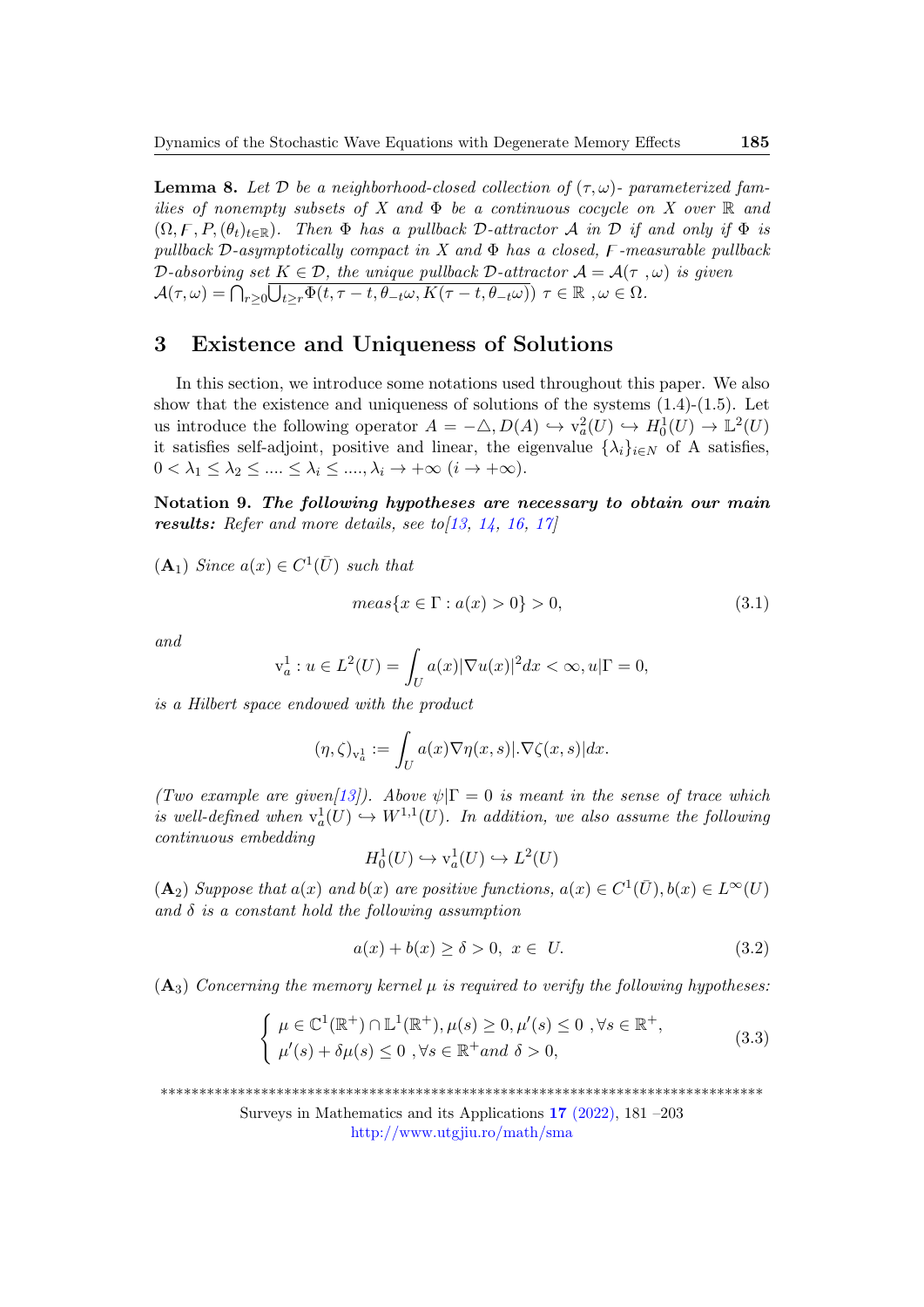and denote

$$
k_0 := \int_0^\infty \mu(s)ds < \|a\|_{\infty}^{-1},\tag{3.4}
$$

let condition (3.1) is standard and apply  $\mu$  decays exponentially to zero. Due to(3.2)implies that  $1 - a(x)k_0 \geq \beta > 0$ ,  $\forall x \in \overline{U}$ , such that we obtain

$$
\beta = 1 - k_0 \|a\|_{\infty}^{-1}.
$$
\n(3.5)

 $(A_4)$  For the nonlinear term  $f \in \mathbb{C}^2(\mathbb{R})$  with  $f(0) = 0$ , we assume that f satisfy the following hypotheses:

(a) For any  $u, v \in \mathbb{R}$ , there exists a constant  $C_1 > 0$  such that

$$
|f(u) - f(v)| \le C_1(1 + |u|^{p-1} + |v|^{p-1})|u - v|.
$$
\n(3.6)

#### Dissipation conditions

(b) There exists constants  $\beta > 0$  and  $\nu > 0$ , and  $C_f \in \mathbb{R}$  satisfying

$$
\begin{cases}\n\beta F(u) - \nu u^2 - c_f \leq u f(u), \ \forall \ u \in \mathbb{R}, \\
\beta F(u) \geq -\nu u^2 - c_f, \ \forall \ u \in \mathbb{R},\n\end{cases}
$$
\n(3.7)

and

$$
\lim_{|u| \to \infty} \inf \frac{f(u)}{u} \ge -\lambda_1, \forall u \in \mathbb{R},
$$
\n(3.8)

where  $F(s) = \int_0^s f(r) dr$ . Concerning the new regularity results described in section4, we additionally let us recall some important results satisfies along with the  $A_1 - A_4$ .  $(A_5)$  Assume  $a(x) \in C^1(\overline{U})$  such that

$$
v_a^2 : u \in L^2(U) = \int_U a(x) \left( |\triangle u(x)|^2 + |u(x)|^2 \right) dx < \infty, u|\Gamma = 0,
$$

is a Hilbert space endowed with the product

$$
(\eta,\zeta)_{\mathbf{v}_a^2} := \int_U a(x) \left( |\triangle \eta(x,s)|. |\triangle \zeta(x,s)| + \eta(x,s). \zeta(x,s) \right) dx,
$$

then, let continuous embedding holds

$$
D(-\triangle) \hookrightarrow \mathbf{v}_a^2(U) \hookrightarrow H_0^1(U).
$$

 $(A<sub>6</sub>)$  Suppose that strict inequality holds

$$
k_0 \delta > 1. \tag{3.9}
$$

\*\*\*\*\*\*\*\*\*\*\*\*\*\*\*\*\*\*\*\*\*\*\*\*\*\*\*\*\*\*\*\*\*\*\*\*\*\*\*\*\*\*\*\*\*\*\*\*\*\*\*\*\*\*\*\*\*\*\*\*\*\*\*\*\*\*\*\*\*\*\*\*\*\*\*\*\*\*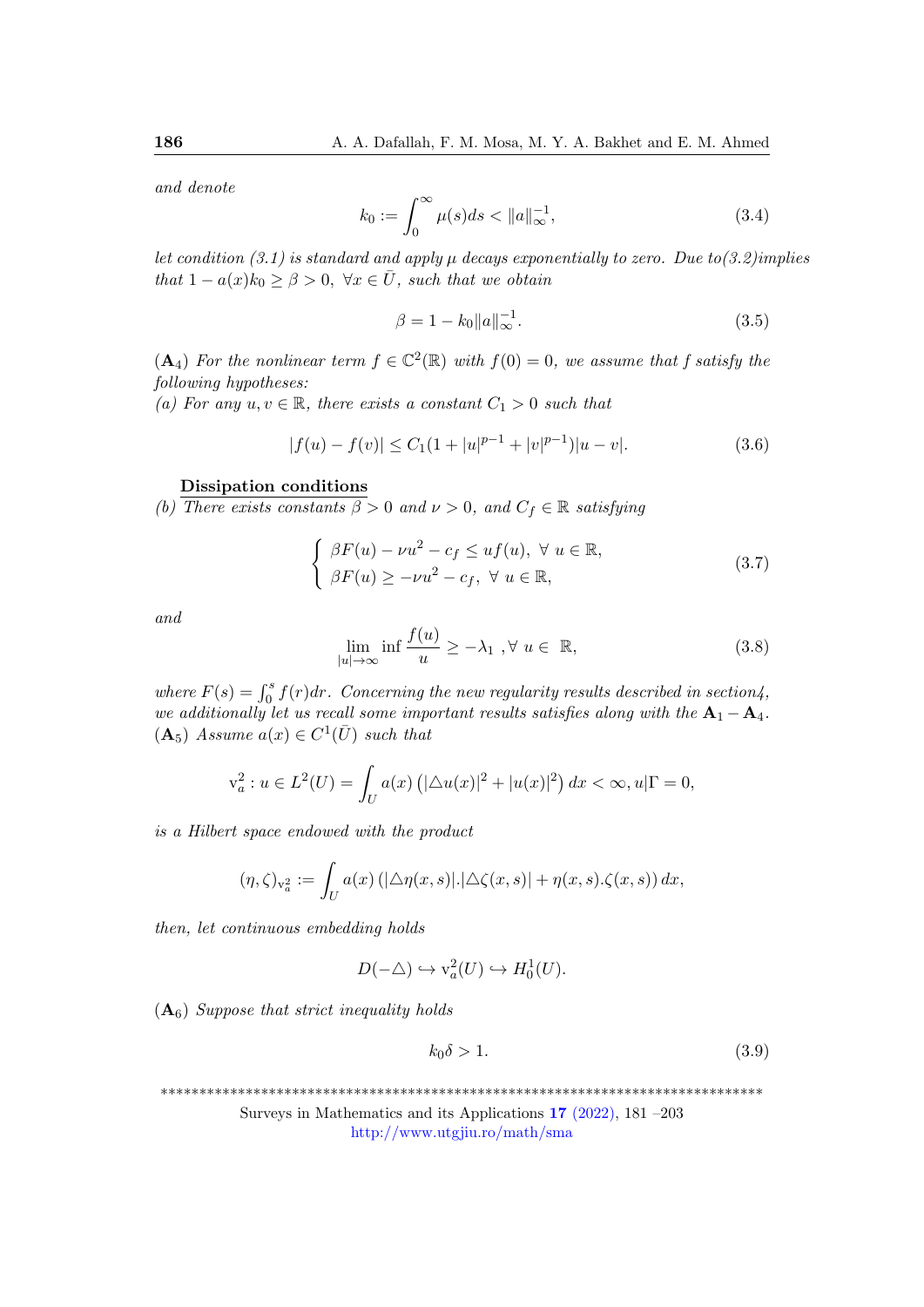**Remark 10.** assumption  $(A_1)$  and  $(A_5)$  allows us to set the space for the past history function  $\eta^t(x, s)$ . Indeed, define

$$
\mathfrak{R}_0 := L^2_{\mu}(\mathbb{R}^+; \mathbf{v}_a^1) = \left\{ \eta : \int_0^\infty \mu(s) \left\| \eta(x, s) \right\|_{\mathbf{v}_a^1}^2 ds < \infty \right\} \tag{3.10}
$$

which is Hilbert space with the product

$$
(\eta,\zeta)_{\Re_0} := \int_0^\infty \mu(s) \left( \int_U a(x) \nabla \eta(x,s) |\nabla \zeta(x,s)| dx \right) ds,
$$

and

$$
\mathfrak{R}_1 := L^2_{\mu}(\mathbb{R}^+; \mathbf{v}_a^2) = \left\{ \eta : \int_0^\infty \mu(s) \left\| \eta(x, s) \right\|_{\mathbf{v}_a^2}^2 ds < \infty \right\},\tag{3.11}
$$

which is Hilbert space with the product

$$
(\eta,\zeta)_{\Re_1} := \int_0^\infty \mu(s) \left( \int_U a(x) \triangle \eta(x,s) | \triangle \zeta(x,s) | dx \right) ds.
$$

Finally, we introduce the following Hilbert space

$$
E(U) = H_0^1(U) \times L^2(U) \times \mathfrak{R}_0(U)
$$

endow with the usual inner product and norms like as  $\varphi = (u, v, \eta) \in E$ , respectively

$$
\|\varphi\|_{E(U)}^2 = \|u\|_{H_0^1(U)}^2 + \|u\|_{L^2(U)}^2 + \|\eta\|_{\mathfrak{R}_\mu(U)}^2.
$$

And from Remark10, we also define the following Hilbert space

$$
E_1(U) = H_0^2(U) \times H^*(U) \times \mathfrak{R}_1(U)
$$

endow with the norms is given by  $\psi = (u, v, \eta) \in E_1$ , respectively.

$$
\|\varphi\|_{E(U)}^2 = \|u\|_{H_0^1(U)}^2 + \|u\|_{H^*(U)}^2 + \|\eta\|_{\mathfrak{R}_\mu(U)}^2,
$$

where  $H^*(U)$  is norm with

$$
\left(|\nabla u(x)|^2+|u(x)|^2\right).
$$

Next, it is convenient to study the dynamical behavior of system $(1.4)-(1.5)$ , we need to convert the stochastic system into deterministic one with a random parameter, then show that it generates a random dynamical system. Due to Ornstein-Uhlenbeck process driving by the Brownian motion, which satisfying the  $It\hat{o}$  differential equation

$$
dz + \delta z dt = dw, \ \delta > 0 \tag{3.12}
$$

\*\*\*\*\*\*\*\*\*\*\*\*\*\*\*\*\*\*\*\*\*\*\*\*\*\*\*\*\*\*\*\*\*\*\*\*\*\*\*\*\*\*\*\*\*\*\*\*\*\*\*\*\*\*\*\*\*\*\*\*\*\*\*\*\*\*\*\*\*\*\*\*\*\*\*\*\*\*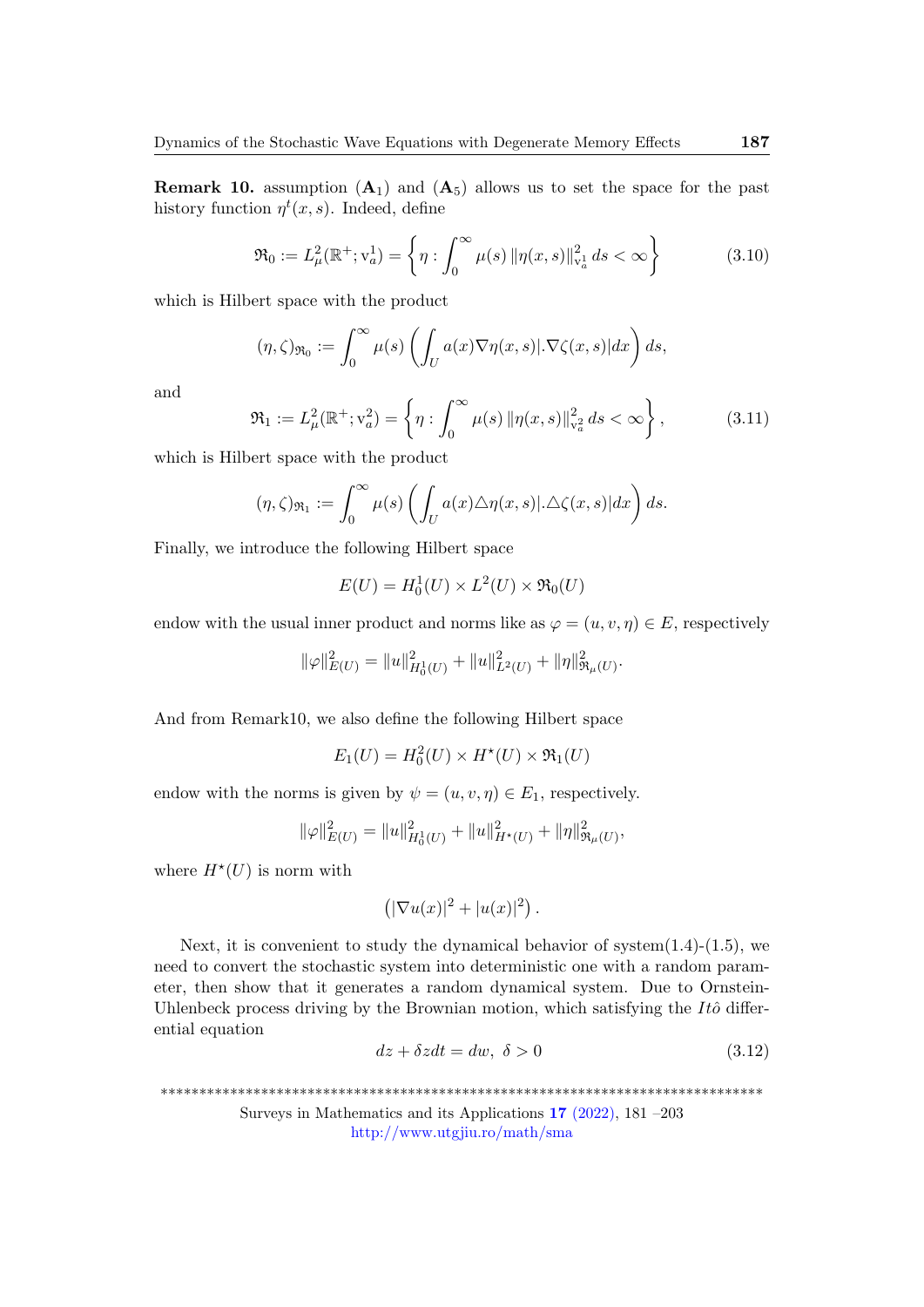hance the solution is given by

$$
z(\theta_t \omega) = z(t, \omega) = -\delta \int_{\infty}^0 e^{\delta s} (\theta_t \omega) s ds, s \in \mathbb{R}, \omega \in \Omega.
$$
 (3.13)

Where the random variable  $|z(\omega)|$  is tempered and there is a invariant set  $\overline{\Omega} \subseteq \Omega$  of full P measure such that  $z(\theta_t \omega) = z(t, \omega)$  is continuous in t for every  $\omega \in \overline{\Omega}, \delta > 0$ . This equation has a random fixed point in the sense of random dynamical systems generating a stationary solution known as the stationary Ornstein-Uhlenbeck process (see  $[8, 9, 6]$  $[8, 9, 6]$  $[8, 9, 6]$  $[8, 9, 6]$  for more details). In fact, we dedicate a cocycle of system $(1.4)-(1.5)$ , let

$$
v = \frac{du}{dt} + \varepsilon u - cz(\theta_t \omega), \tag{3.14}
$$

thus, apply  $(3.14)$  and  $(1.4)-(1.5)$ , such that equivalent the following random system

$$
\begin{cases}\n\frac{du}{dt} + \varepsilon u - v = cz(\theta_t \omega), \\
\frac{dv}{dt} + \varepsilon (\varepsilon - b(x))u - (\varepsilon - b(x))v - div[(1 - a(x)k_0)\nabla u \\
-\int_0^\infty \mu(s)div[a(x)\nabla \eta^t(s)]ds = -f(u) + g(x) + cz(\theta_t \omega)(2\varepsilon - b(x)), \\
\eta_t + \eta_s + \varepsilon u - v = cz(\theta_t \omega),\n\end{cases}
$$
\n(3.15)

with boundary and initial conditions

$$
\begin{cases}\nu(x,t) = 0, & \text{on } U \times \mathbb{R}^+, \\
\eta^t(x,t,s) = 0, & \text{on } U \times \mathbb{R}^+, \\
u(\tau,x) = u_0(x), & x \in U, \tau \in \mathbb{R}, \\
u_t(\tau,x) = u_1(x), & (x,\tau) \in U \times \mathbb{R}, \\
\eta^0(x,\tau,s) = u_0(x) - u_0(x,-s), & (x,\tau,s) \in U \times \mathbb{R} \times \mathbb{R}^+.\n\end{cases}
$$
\n(3.16)

Suppose that  $y = (u, v, \eta)^{\top}$ , so that the following system is equivalent (3.15)-(3.16)

$$
\begin{cases}\ny' + H(y) = Q(y, \omega) \\
y(0, \omega) = (u_1(x) + \varepsilon u_0(x) - cz(\theta_t \omega), \eta_0(x))^{\top} = (u_0(x), v_0(x), \eta_0)^{\top} = y_0,\n\end{cases}
$$
\n(3.17)

where

$$
H(y) = \begin{pmatrix} \varepsilon u - v \\ (\varepsilon - b(x))(\varepsilon u - v) - div[(1 - a(x)k_0)\nabla u - \int_0^\infty \mu(s)div[a(x)\nabla \eta^t(s)]ds \\ \varepsilon u - v + \eta_s \end{pmatrix},
$$

and

$$
Q(y,\omega) = \begin{pmatrix} cz(\theta_t\omega) \\ -f(u) + g(x) + cz(\theta_t\omega)(2\varepsilon - b(x)) \\ cz(\theta_t\omega) \end{pmatrix}.
$$

\*\*\*\*\*\*\*\*\*\*\*\*\*\*\*\*\*\*\*\*\*\*\*\*\*\*\*\*\*\*\*\*\*\*\*\*\*\*\*\*\*\*\*\*\*\*\*\*\*\*\*\*\*\*\*\*\*\*\*\*\*\*\*\*\*\*\*\*\*\*\*\*\*\*\*\*\*\*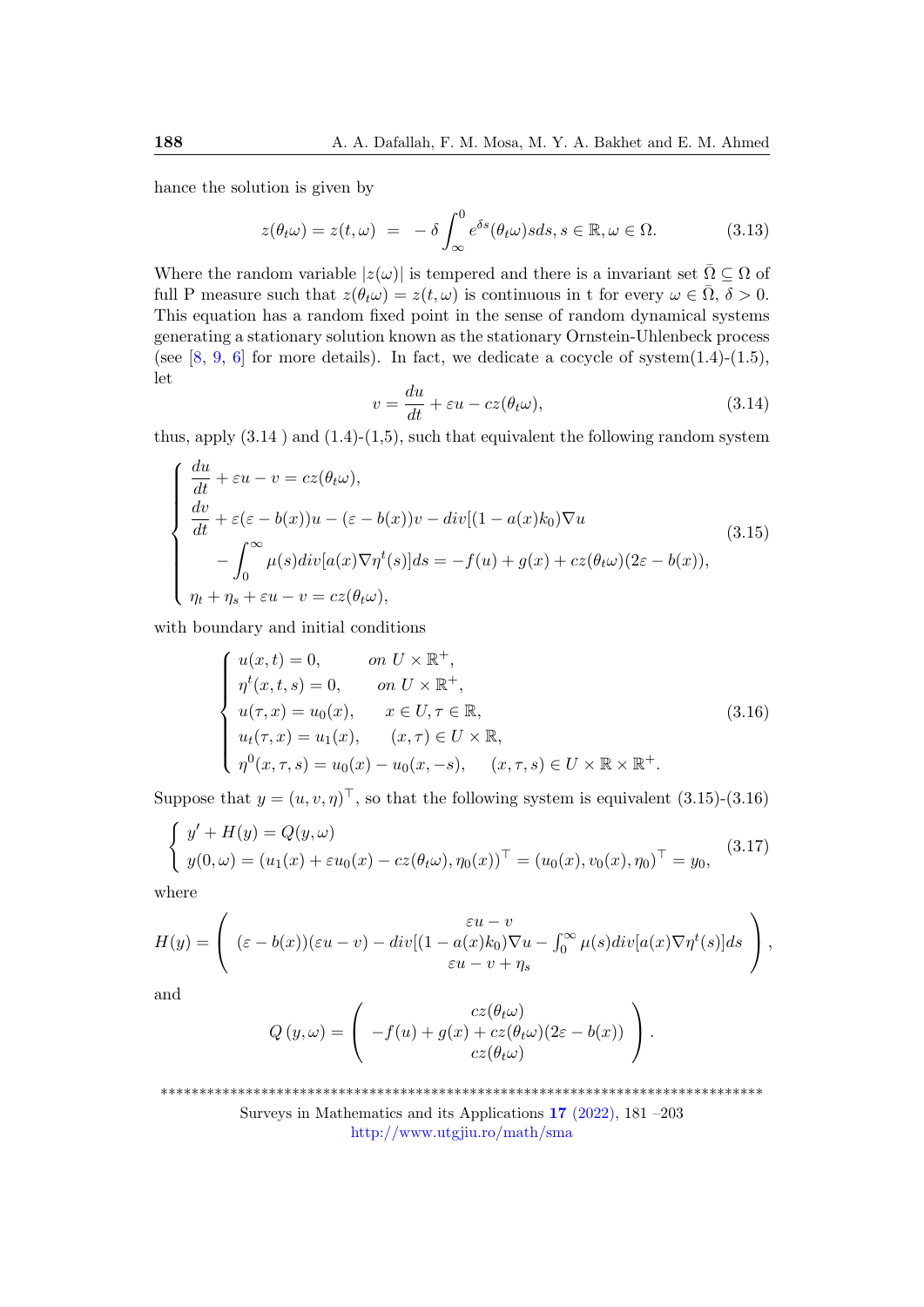In [\[3,](#page-21-12) [5\]](#page-21-0), we know that -H is the infinitesimal generator of  $C^{\circ}$  semigroup  $e^{-Ht}$  on E for  $t > 0$ , by the assumptions (3.17), it is easy to check  $F(y, \omega; y_0) : E \to E$  is locally lipschitz continuous with respect to  $y$ , then by the classical semigroup theory concerning the (local) existence and uniqueness solution of evolution differential equation, we have the following Theorem.

**Theorem 11.** Assume that  $(A_1)$ - $(A_6)$  and  $g(x) \in L^2(U)$  hold. For any  $\tau \in \mathbb{R}\omega$  $\Omega, t \geq 0$  and  $y_0 \in E$ , then there exists  $T \geq \tau$  such that (3.17) has a unique mild function  $y(.) = y(., \omega, y_0) \in C([0, T); E)$ , as so as  $y_0$  and  $y(t)$  satisfies the integral equation

$$
y(t, \omega, y_0) = e^{-H(t)}y_0(\omega) + \int_{\tau}^{t} e^{-H(t-r)}Q(y(r), \omega)dr,
$$
\n(3.18)

in this case,  $y(t, 0, \omega, y_0)$  is called mild solution of (3.17) if furthermore, satisfies the following properties

 $(1)$ -if  $y_0(\omega) \in E$  then  $y(.) = y(.,\omega, y_0) \in C([0,\infty);E)$ ,

 $(2)-y(t,\omega, y_0)$  is jointly continuous into t and measurable in  $y_0(\omega)$ ,  $(3)$ -the solution mapping of  $(3.17)$  holds the properties of RDS.

*Proof.* The local existence and uniqueness of solution are proved from  $[5]$ , the existence of global solution is presenting in Section4 (see Lemma 4.1) and Theorem 3.1 in [\[5\]](#page-21-0). Then, the solution  $y(., 0, \omega, y_0) \in C([0, +\infty, E)$  can define a continuous random dynamical system over R and  $(\Omega, \mathcal{F}, P, (\theta_t)_{t \in \mathbb{R}})$ .

$$
\Psi: \mathbb{R}^+ \times \Omega \times E \to E, y(\tau, \omega) \to y(t, \omega).
$$
\n(3.19)

To show the conjugation of the solutions of the stochastic partial differential equation  $(1.4)-(1.5)$  and the random partial differential equation  $(3.17)$ , we introduce the isomorphism  $T^1(\theta_t\omega)z = (z_1, z_2 - \varepsilon z_1 + \delta(\theta_t\omega), \eta_1)^\top, z = (z_1, z_2, \eta_1)^\top \in E$  which has inverse isomorphism  $T^{-1}(\theta_t\omega)z = (z_1, z_2 + \varepsilon z_1 - \delta(\theta_t\omega), \eta_1)^\top$ , then we have the following convert mapping

$$
\Phi(t,\omega) = \bar{T}\Psi(t,\omega)\bar{T}^{-1}.
$$
\n(3.20)

We will also use determines RDS  $(3.17)$  corresponding to equations  $(1.4)-(1.5)$ , Such that

$$
w_1 = u, \ w_2 = u_t + \varepsilon u,\tag{3.21}
$$

similarly to (3.17), we obtain

$$
\begin{cases}\nw'(t,\tau,w_0) + H(w(t,\tau,w_0)) = Q(w(t,\tau,w_0)) \\
w_0 = (u_0,v_0,\eta_0)^\top, (x,\tau,s) \in (x,\tau) \in U \times \mathbb{R} \times \mathbb{R}^+, \n\end{cases} (3.22)
$$

\*\*\*\*\*\*\*\*\*\*\*\*\*\*\*\*\*\*\*\*\*\*\*\*\*\*\*\*\*\*\*\*\*\*\*\*\*\*\*\*\*\*\*\*\*\*\*\*\*\*\*\*\*\*\*\*\*\*\*\*\*\*\*\*\*\*\*\*\*\*\*\*\*\*\*\*\*\*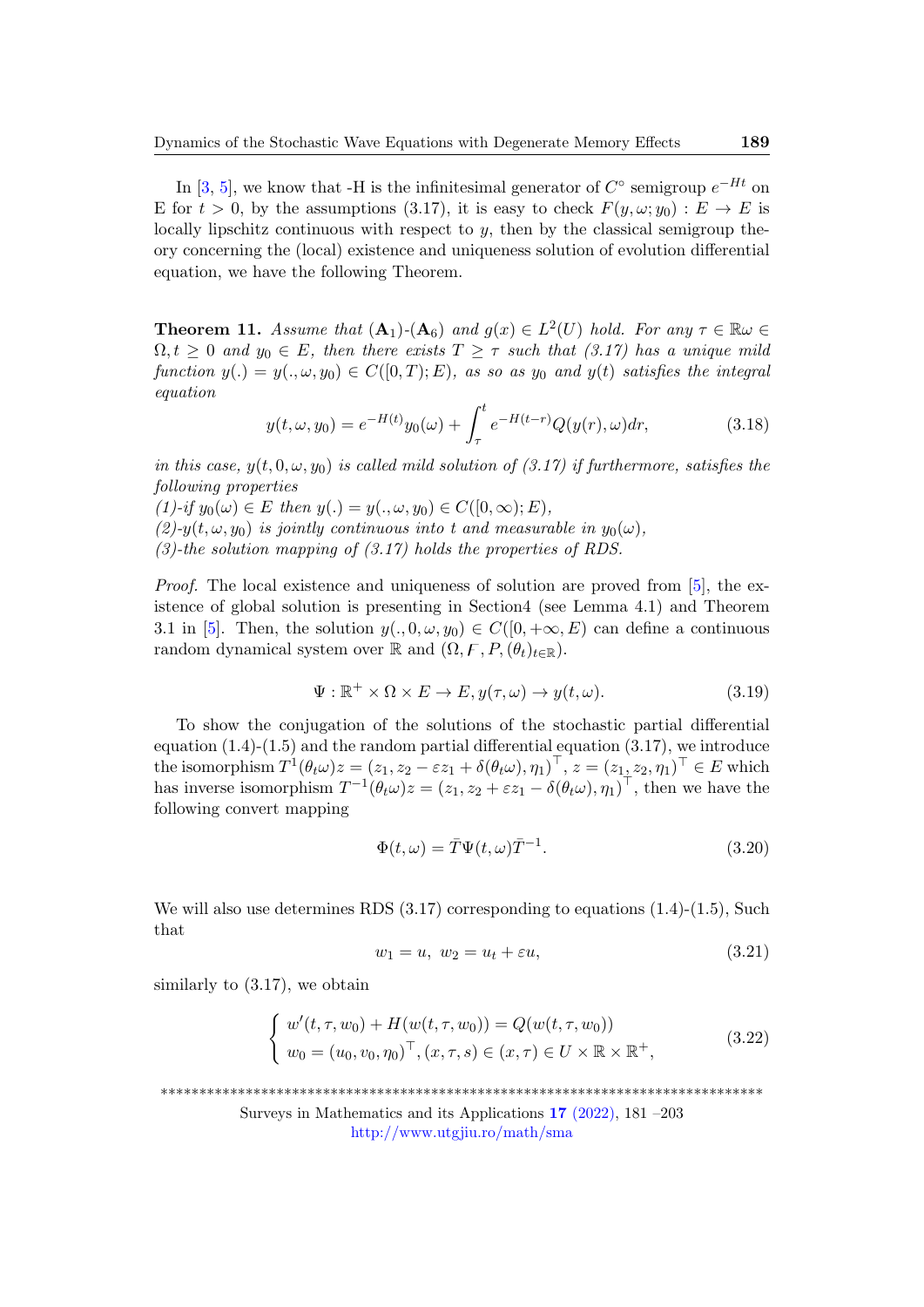where  $w = (w_1, w_2, \eta)^\top$ ,

$$
H(w) = \left( (\varepsilon - b(x))(\varepsilon w_1 - w_2) + div[(1 - a(x)k_0)\nabla w_1 - \int_0^\infty \mu(s)div[a(x)\nabla \eta^t(s)]ds \right),
$$
  

$$
\varepsilon w_1 - w_2 + \eta_s
$$

and

.

$$
Q(w) = \left(\begin{array}{c} 0 \\ -f(w_1) + q(x) \\ 0 \end{array}\right).
$$

Here we also introduce the isomorphism  $\bar{T}_{\epsilon}w = (w_1, w_2 - \epsilon w_1, \eta_2)^{\top}, w = (w_1, w_2, \eta_2)^{\top} \in$ E, which has inverse isomorphism  $\overline{T}_{-\epsilon}w = (w_1, w_2 + \epsilon w_1, \eta_2)^\top$  it follows that  $(\theta, \Psi)$ with mapping

$$
\bar{\Phi}(t,\omega,y_0) = T_{\epsilon} \Psi(t,\omega,y_0) T_{-\epsilon}.
$$
\n(3.23)

 $\Box$ 

Two RDS are equivalent and corresponding to RDS (3.17)

# 4 Random Absorbing Set

In this section, we will prove the existence of a random absorbing set for the RDS  $\{y(t,\omega,y_0), t \geq 0\}$  in the space E. Let  $y = (u, v, \eta)^\top = (u, u_t + \varepsilon u - cz(\theta_t \omega), \eta)^\top$ , where  $\varepsilon$  is chosen as

$$
\varepsilon = \frac{\alpha \lambda_1 + \beta_1}{4 + 2(\alpha \lambda_1 + \beta_1)\alpha + \beta_2^2/\lambda_1},\tag{4.1}
$$

hence  $(3.17)$  follows, there exists equivalent system such that

$$
\begin{cases}\ny'(t,\omega,y_0) + H(y(t,\omega,y_0)) = \bar{F}(\varphi(t,\omega,y_0),\omega), \\
y_0 = (u_0,v_0,\eta_0)^\top,\n\end{cases} \tag{4.2}
$$

where

$$
H(y) = \begin{pmatrix} \varepsilon u - v \\ (\varepsilon - b(x))(\varepsilon u - v) - div[(1 - a(x)k_0)\nabla u - \int_0^\infty \mu(s)div[a(x)\nabla \eta^t(s)]ds \\ \varepsilon u - v + \eta_s \end{pmatrix},
$$

and

$$
\bar{F}(y,\omega,t) = \begin{pmatrix} cz(\theta_t\omega) \\ -f(u) + g(x) + cz(\theta_t\omega)(2\varepsilon - b(x)) \\ cz(\theta_t\omega) \end{pmatrix}.
$$

Infer from (4.2), we have the following Lemma

\*\*\*\*\*\*\*\*\*\*\*\*\*\*\*\*\*\*\*\*\*\*\*\*\*\*\*\*\*\*\*\*\*\*\*\*\*\*\*\*\*\*\*\*\*\*\*\*\*\*\*\*\*\*\*\*\*\*\*\*\*\*\*\*\*\*\*\*\*\*\*\*\*\*\*\*\*\*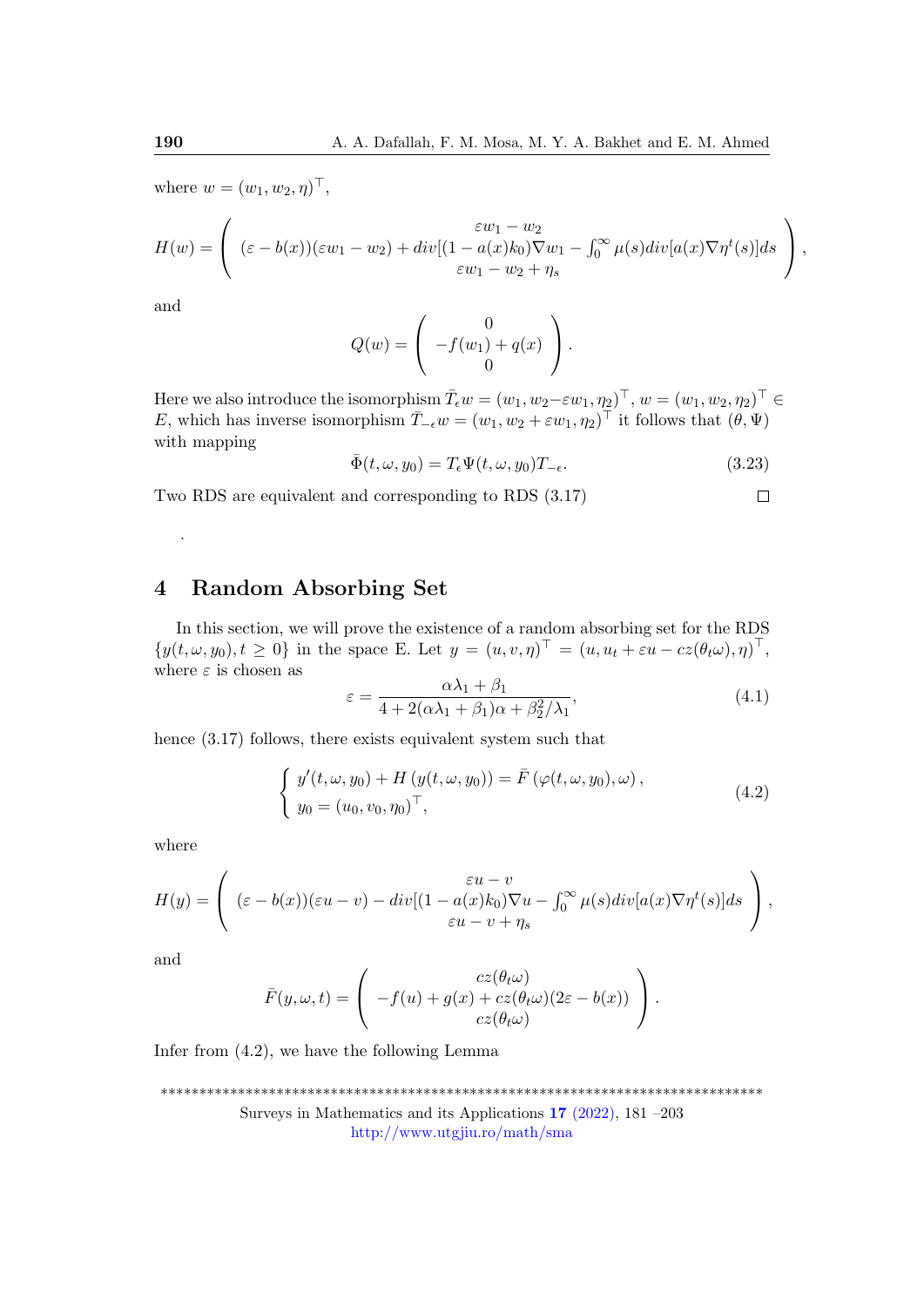**Lemma 12.** For any  $y = (u, v, \eta)^\top \in E$  we have

$$
(H(y), y)_E \ge \frac{\varepsilon}{2} (\|u\|_1^2 + \|v\|^2) + \frac{\delta}{2} \|v\|^2 + \frac{\varepsilon}{4} \|\eta\|_{\mu,1}^2, \tag{4.3}
$$

Proof. This is easily obtained after simple computation.

**Lemma 13.** Assume that  $A_1 - A_6$  hold. For any  $\tau \in \mathbb{R}, \omega \in \Omega$  and  $t \geq 0$ , there is exits a closed tempered bounded absorbing ball

 $B_0 \omega = \{y \in E : ||y|| \leq M_0(\omega) = B_E(0, M_0(\omega) \in \mathcal{D}(E)\}\subset E$ , centered at 0 with random radius  $M_0(\omega) > 0$  such that for each bounded non-random set  $B \subset E$ , there exists a deterministic time  $T_B = T(\omega, B, M_0) \geq \tau$  such as the solution  $y(t, \omega; y_0(\omega))$  of system (4.2) with initial value  $y_0 = (u_0, v_0, \eta_0)^\top \in B$  satisfies for  $P$ -a.s. $\omega \in \Omega, t \ge 0$ ,

$$
||y(t,\omega;y_0(\omega))||_E^2 \leq M_0^2(\omega),
$$

that is

$$
\Phi(t,\omega;B(\theta_{-t}\omega)) \subseteq B_0(\omega) , \forall t \ge \tau.
$$
\n(4.4)

*Proof.* Multiplying (4.2) by y, and integrating over U, then implies to Lemma12, we can get

$$
\frac{1}{2}\frac{d}{dt}\|y\|_{E}^{2} + \frac{\varepsilon}{2}(\|u\|_{1}^{2} + \|v\|^{2}) + \frac{\delta}{2}\|v\|^{2} + \frac{\varepsilon}{4}\|\eta\|_{\mu,1}^{2} \leq (\bar{F}(y,\omega),y). \tag{4.5}
$$

Let us estimate any term of the right-hand side of  $(4.5)$  as follow as,

$$
(\bar{F}(y,\omega),y) = ((cuz(\theta_t\omega),u)) + (-f(u) + g(x) + cz(\theta_t\omega)(2\varepsilon - b(x)),v) + (cz(\theta_t\omega),\eta)_{\mu,1}.
$$
\n(4.6)

By the Cauchy-Schwartz inequality, we find that

$$
((cuz(\theta_t\omega),u)) \leq |c||z(\theta_t\omega)||\nabla u||^2 \leq |c||z(\theta_t\omega)||u||_1^2,
$$
\n(4.7)

$$
(2\varepsilon c z(\theta_t \omega), v) \le |\varepsilon|^2 |c|^3 |z(\theta_t \omega)|^3 + |c||z(\theta_t \omega)||v||^2,
$$
\n(4.8)

$$
\frac{\delta}{2} \left( cz(\theta_t \omega), v \right) \le \frac{\delta}{8} |c|^2 |z(\theta_t \omega)|^2 + \frac{\delta}{2} ||v||^2,\tag{4.9}
$$

$$
(cz(\theta_t\omega),\eta)_{\mu,1}\leq \frac{1}{4}|c|^3|z(\theta_t\omega)|^3+|c||z(\theta_t\omega)||\eta||_{\mu,1}^2,
$$

$$
(q(x), v) \le ||q(x)|| \, ||v|| \le \frac{1}{(4\delta + \varepsilon)} ||q(x)||^2 + \frac{(4\delta + \varepsilon)}{4} ||v||^2,
$$
\n(4.10)

next due to  $(1.6)-(1.10)$  and the Hölder inequality, it yields

$$
(f(u), v) = \left( f(u), \frac{du}{dt} + \varepsilon u - cz(\theta_t \omega) \right)
$$
  
\n
$$
\geq \frac{d}{dt} \tilde{F}(u) + \varepsilon (f(u), u) - (f(u), cz(\theta_t \omega)).
$$
\n(4.12)

\*\*\*\*\*\*\*\*\*\*\*\*\*\*\*\*\*\*\*\*\*\*\*\*\*\*\*\*\*\*\*\*\*\*\*\*\*\*\*\*\*\*\*\*\*\*\*\*\*\*\*\*\*\*\*\*\*\*\*\*\*\*\*\*\*\*\*\*\*\*\*\*\*\*\*\*\*\*

Surveys in Mathematics and its Applications 17 [\(2022\),](http://www.utgjiu.ro/math/sma/v17/v17.html) 181 –203

 $\Box$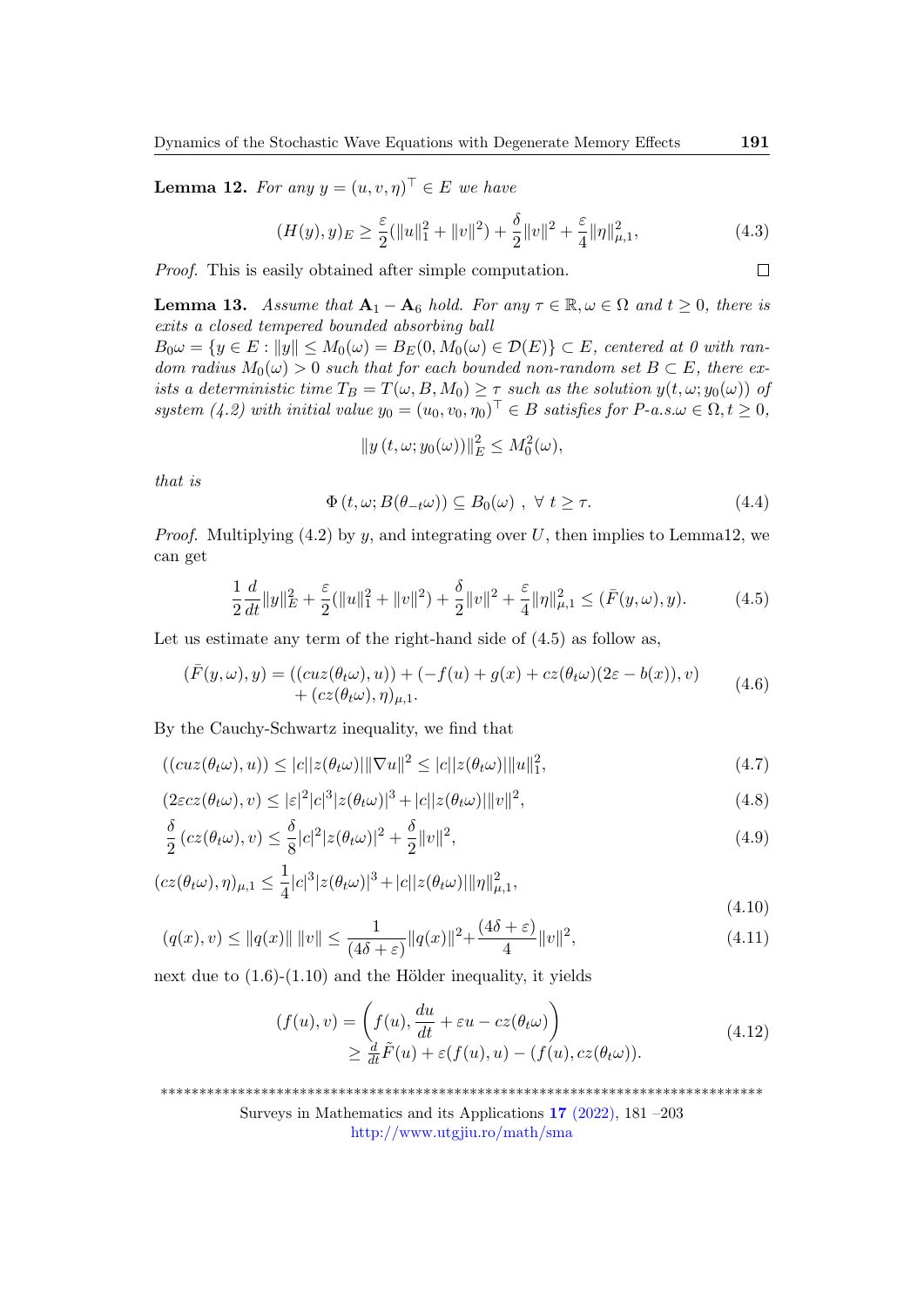Moreover, by assumptions  $(3.6)-(3.7)$  then, we have

$$
(f(u), cz(\theta_t \omega)) \le C_1 \int_U |c| (1+|u|^p) |z(\theta_t \omega)| dx
$$
  
\n
$$
\le C_1 |c| \left( \int_U |u|^{P+1} dx \right)^{\frac{p}{P+1}} |z(\theta_t \omega)|_{P+1} + C_1 |c| \int_U |z(\theta_t \omega)| dx
$$
  
\n
$$
\le C_1 |c| \int_U |z(\theta_t \omega)| dx + \beta C_1^{-\frac{p}{P+1}} \left( \int_U (F(u) + C_1) dx \right)^{\frac{p}{P+1}} |z(\theta_t \omega)|_{P+1}
$$
  
\n
$$
\le C_3 |z(\theta_t \omega)| + \frac{\varepsilon C_2}{2} \int_U F(u) dx + \frac{\varepsilon C_1 C_2 |U|}{2} + \beta ||z(\theta_t \omega)||_{P+1}^{P+1}
$$
  
\n(4.13)

and from  $(3.7)-(3.8)$ , there exists positive constant  $\mu_1$ , so that

$$
(f(u), u) - \beta \tilde{F}(u) + \frac{\lambda}{4} ||u||_1 + \mu_1 \ge 0,
$$
\n(4.14)

it follows from  $(4.12)-(4.14)$  and poincaré inequality, we can get

$$
(f(u), v) \leq \frac{d}{dt}\tilde{F}(u) + \frac{\varepsilon C_2}{2}\tilde{F}(u) - \frac{\varepsilon \lambda}{4}||u||_1
$$
  
+  $\varepsilon \mu_1 + C_3|z(\theta_t \omega)| + \frac{\varepsilon C_1 C_2 |U|}{2} + \beta |z(\theta_t \omega)|_{P+1}^{P+1}.$  (4.15)

Where  $\tilde{F}(u) = \int_U F(u)dx$ . Together form (4.7)-(4.15) and (4.6), we show that

$$
\frac{1}{2}\frac{d}{dt}\left(\|u\|_{1}^{2} + \|v\|^{2} + \|\eta\|_{\mu,1}^{2} + 2\tilde{F}(u) + c_{0}c_{2}|U|\right) \n\leq -\left(\frac{\varepsilon}{4} - |c||z(\theta_{t}\omega)|\right) \times \left(\|u\|_{1}^{2} + \|v\|^{2} + \|\eta\|_{\mu,1}^{2}\right) \n- \frac{\varepsilon C_{2}}{2}\tilde{F}(u)\tilde{F}(u) + \frac{\varepsilon C_{1}C_{2}|U|}{2} + \varepsilon\mu_{1} + C_{3}|z(\theta_{t}\omega)| \n+ \beta|z(\theta_{t}\omega)|_{P+1}^{P+1} + \frac{\delta}{8}|c|^{2}|z(\theta_{t}\omega)|^{2} \n+ \frac{1}{4}|c|^{3}|z(\theta_{t}\omega)|^{3} + |\varepsilon|^{2}|c|^{3}|z(\theta_{t}\omega)|^{3} + \frac{1}{(4\delta + \varepsilon)}\|q(x)\|^{2}.
$$
\n(4.16)

Suppose  $\sigma = \min[\frac{\varepsilon}{4}, \frac{\varepsilon \beta}{2}]$  $\frac{1}{2}$  and assume  $||y||^2 = (||u||_1^2 + ||v||^2 + ||\eta||_{\mu,1}^2)$ , we have the following equivalent system

$$
\frac{1}{2}\frac{d}{dt}\left(\|y\|_{E}^{2} + 2\tilde{F}(u) + \frac{C_{1}C_{2}|U|}{2}\right) \n\leq (-\sigma + |c||z(\theta_{t}\omega)|)\left(\|y\|_{E}^{2} + \tilde{F}(u) + \frac{\varepsilon C_{1}C_{2}|U|}{2}\right) \n+ \varepsilon\mu_{1} + C_{3}|z(\theta_{t}\omega)| + \beta|z(\theta_{t}\omega)|_{P+1}^{P+1} + \frac{\delta}{8}|c|^{2}|z(\theta_{t}\omega)|^{2} \n+ \frac{1}{4}|c|^{3}|z(\theta_{t}\omega)|^{3} + |\varepsilon|^{2}|c|^{3}|z(\theta_{t}\omega)|^{3} + \frac{1}{(4\delta + \varepsilon)}\|q(x)\|^{2}.
$$
\n(4.17)

Since  $\Gamma(\omega) = \sigma - |c||z(\theta_t\omega)|$  and  $|z(\theta_t\omega)|$  is tempered random variable. Hence by (3.2) and (3.3), we choose the following inequality

$$
\rho(\theta_t \omega) = \alpha (1 + |z(\theta_t \omega)| + |z(\theta_t \omega)|^2 + |c|^3 |z(\theta_t \omega)|^3 + |z(\theta_t \omega)|_{P+1}^{P+1} + ||q(x)||^2),
$$

\*\*\*\*\*\*\*\*\*\*\*\*\*\*\*\*\*\*\*\*\*\*\*\*\*\*\*\*\*\*\*\*\*\*\*\*\*\*\*\*\*\*\*\*\*\*\*\*\*\*\*\*\*\*\*\*\*\*\*\*\*\*\*\*\*\*\*\*\*\*\*\*\*\*\*\*\*\*

Surveys in Mathematics and its Applications 17 [\(2022\),](http://www.utgjiu.ro/math/sma/v17/v17.html) 181 –203 <http://www.utgjiu.ro/math/sma>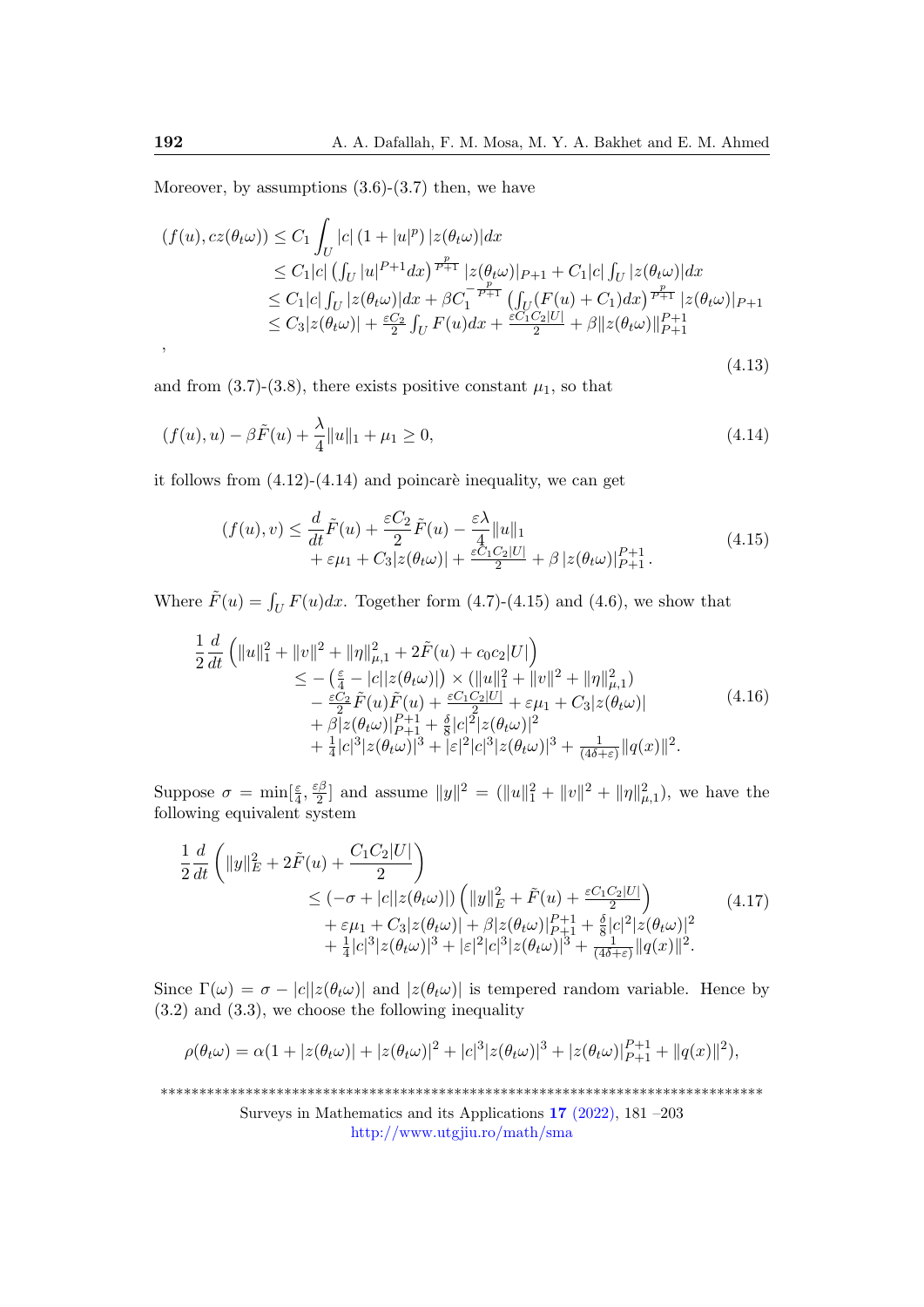where  $\alpha$  depend only on  $\alpha = \max\left[\mu_1, \beta, \frac{\varepsilon C_1 C_2}{2}, \frac{1}{4}\right]$  $\frac{1}{4},C,|\varepsilon|^2,\frac{\delta}{8}$  $\frac{\delta}{8}, \frac{1}{(4\delta -}$  $\frac{1}{(4\delta+\varepsilon)}\bigg].$ By applying Gronwall's inequality to (4.17) over [0, t] and replacing  $\omega$  to  $\theta_{-t}\omega$  we have

$$
||y(t, \theta_{-t}\omega; y_0)||_E^2 \le (||y_0||_E^2 + 2\tilde{F}(u(0)))
$$
  
\n
$$
\le (||y_0||_E^2 + 2\tilde{F}(u_0)) e^{2\int_{\tau}^t \Gamma(r-t,\omega)dr}
$$
  
\n
$$
+ \int_{\tau}^t \rho(\theta_r \omega) e^{2\int_t^r \Gamma(s-t,\omega)ds} dr.
$$
\n(4.18)

Suppose that

$$
\varphi(t, \theta_{-t}\omega; y_0(\theta_{-t}\omega)) = \left( \|y(t, \theta_{-t}\omega; y_0(\theta_{-t}\omega))\|_E^2 + 2\tilde{F}(u(t; y_0(\theta_{-t}\omega))) \right) \ge \|y(t, \omega; y_0(\theta_{-t}\omega))\|_E^2 \ge 0.
$$

Using (1.8), Young's inequality and the embedding theorem, we have for any bounded set B of E, where  $\sup_{y\in B} ||y||_E \leq M(\omega)$ , if  $y_0 \in B$ ,

$$
2\tilde{F}(u) \leq \beta \int_{U} (f(u) + 1)u dx
$$
  
\n
$$
\leq \beta \int_{U} (f(u)u dx + C_3 \int_{U} u dx
$$
  
\n
$$
\leq \beta ||u||^{2} + k ||u||_{H^{1}}^{P+1} \leq \beta ||u||^{2} + k ||u||_{H^{1}}^{P+1}
$$
  
\n
$$
\leq kr_{m}(\omega),
$$
\n(4.19)

For any set  $\{B(\omega): \omega \in \Omega\} \in U$   $y_0 = (u_0(x), u_1(x) + \varepsilon u_0(x) - cu_0z(\theta_t\omega))^{\top} \in \{B(\omega):$  $\omega \in \Omega$  }  $\in \mathcal{D}(E)$ , we have

$$
\lim_{t \to \infty} \sup (\|y_0(\theta_{-t}\omega)\|_E^2 + 2C_2(\|u_0\|^2 + \|u_0\|_{H^1}^{P+2}))e^{-2\sigma t} = 0,
$$
\n(4.20)

which is a tempered random variable, then by (4.19)-(4.20) there  $B_0(\omega) = \{y \in E :$  $||y_0(\theta_{-t}\omega)||_E \leq M^2(\omega)$  is closed measurable absorbing ball in  $\mathcal{D}(E)$ , and there exists  $T_B = T(\omega, B, M_0) \geq 0$  such that  $y(t, \theta_{-t}\omega; y_0(\theta_{-t}\omega)) = y_0(\theta_{-t}\omega) \in B_0(\omega), \ \forall t \geq 0$ , then satisfies the following result

$$
||y(t, \theta_{-t}\omega; y_0(\theta_{-t}\omega))||_E^2 \leq M_0^2(\omega).
$$

we complete the proof.  $\square$ 

### 5 Decomposition of Equations

In order to obtain regularity estimates later, we decompose the equations (1.4), by decomposing the nonlinear term. At first. The nonlinearity f we will give the following decomposition

\*\*\*\*\*\*\*\*\*\*\*\*\*\*\*\*\*\*\*\*\*\*\*\*\*\*\*\*\*\*\*\*\*\*\*\*\*\*\*\*\*\*\*\*\*\*\*\*\*\*\*\*\*\*\*\*\*\*\*\*\*\*\*\*\*\*\*\*\*\*\*\*\*\*\*\*\*\* Surveys in Mathematics and its Applications 17 [\(2022\),](http://www.utgjiu.ro/math/sma/v17/v17.html) 181 –203 <http://www.utgjiu.ro/math/sma>

$$
\Box
$$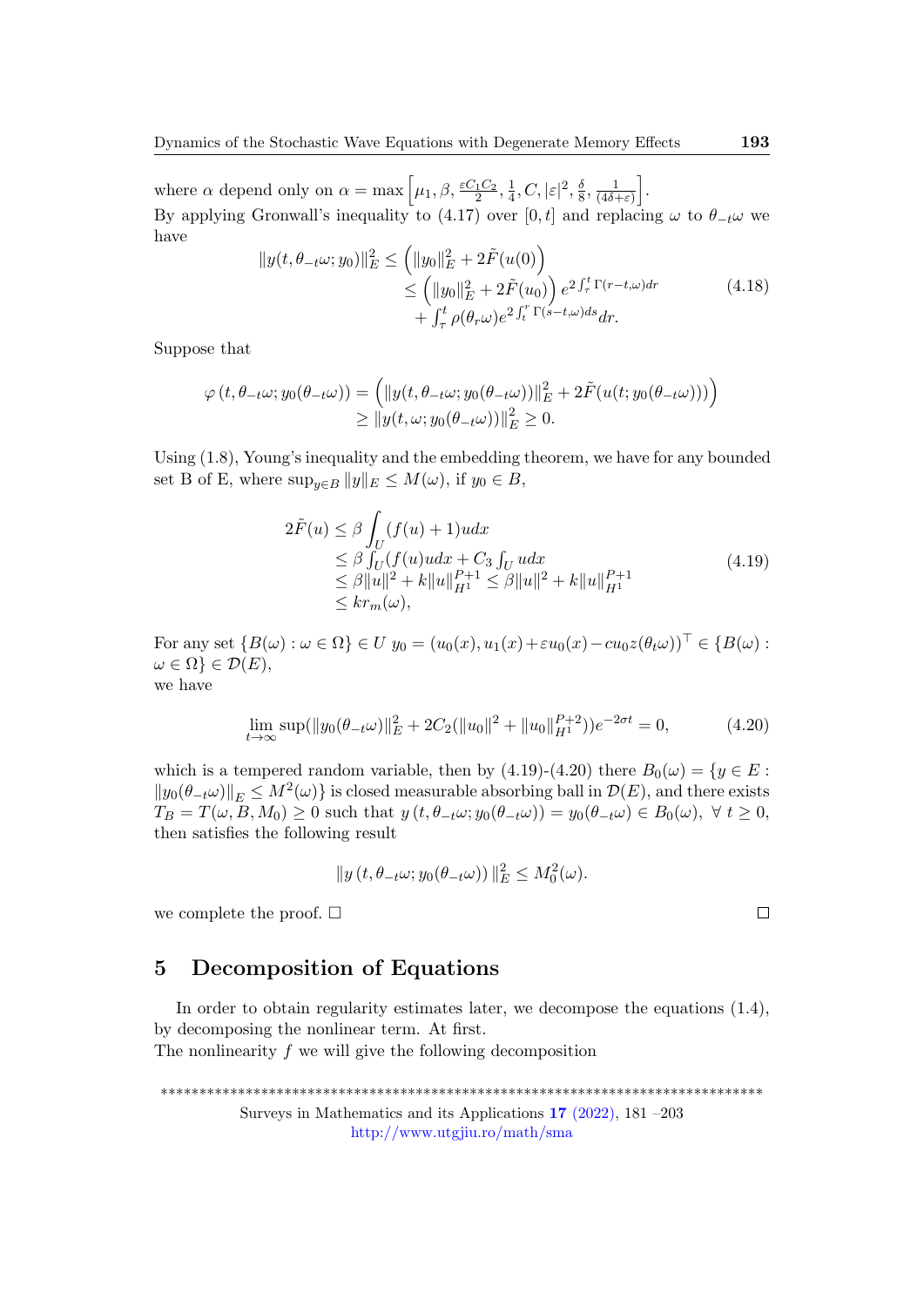$f = f_0 + f_1$ , where  $f_0, f_1 \in \mathbb{C}^1$  satisfies the following decomposing properties for some proper constants: there is a constant  $C > 0$  such that

$$
\begin{cases}\n|f_0(u) - f_0(v)| \le C \left(1 + |u|^4 + |v|^4\right) |u - v|, \forall u, v \in \mathbb{R}, \\
f_0(s)s \ge F_0(s) \ge 0, \\
\exists \beta_0 \ge 1, \ \theta_1 \ge 0 \text{ such that } \forall \ \theta \in (0, \theta_1], \\
\forall c_\theta \in \mathbb{R}, \ \beta_0 F_0(s) + \vartheta s^2 - c_\theta \le sf_0(s), \ \forall s \in \mathbb{R}, \\
F_i(s) = \int_0^s f_i(r) dr, \ i = 0, 1.\n\end{cases} \tag{5.1}
$$

and

$$
|f_1(s)| \le C(1+|s|^\gamma) , \ \forall \ s \in \mathbb{R}.
$$

Where  $\beta_0, \vartheta_1, \vartheta, c_{\vartheta}$  are positive constants. Let  $y = (u, v, \eta^t)$  is a solutions of (3.17), then we decompose in two parts

$$
y = \tilde{y} + \bar{y},
$$

where  $\tilde{y} = (\tilde{u}, \tilde{v}, \tilde{\eta}) \overline{y} = (\bar{u}, \bar{v}, \bar{\eta})$ 

$$
\begin{cases}\n\tilde{y}'(t,\omega,\tilde{y}_0) + H(\tilde{y}(t,\omega,\tilde{y}_0)) = \bar{F}_1(\tilde{y}(t,\omega,\tilde{y}_0),\omega), \\
\tilde{y}_0 = (u_0,v_0,\eta_0)^\top,\n\end{cases}
$$
\n(5.3)

where

$$
H(\tilde{y}) = \begin{pmatrix} \varepsilon \tilde{u} - \tilde{v} \\ (\varepsilon - b(x)) (\varepsilon \bar{u} - \tilde{v}) - div[(1 - a(x)k_0)\nabla \tilde{u} - \int_0^\infty \mu(s)div[a(x)\nabla \tilde{\eta}^t(s)]ds \\ \varepsilon \tilde{u} - \tilde{v} + \tilde{\eta}_s \end{pmatrix}
$$

and

$$
\bar{F}_1(\tilde{y}, \omega, t) = \begin{pmatrix} 0 \\ -f(\tilde{u}) + g(x) \\ 0 \end{pmatrix}
$$
  

$$
\begin{cases} \tilde{y}'(t, \omega, y_0) + H(\bar{y}(t, \omega, y_0)) = \bar{F}_2(\bar{y}(t, \omega, y_0), \omega), \\ \tilde{y}_0 = (u_0, v_0, \eta_0)^\top, \end{cases}
$$
(5.4)

where

$$
H(\bar{y}) = \begin{pmatrix} \varepsilon \bar{u} - \bar{v} \\ (\varepsilon - b(x)) (\varepsilon \bar{u} - \bar{v}) - div[(1 - a(x)k_0)\nabla \bar{u} - \int_0^\infty \mu(s)div[a(x)\nabla \bar{\eta}^t(s)]ds \\ \varepsilon \bar{u} - \bar{v} + \bar{\eta}_s \end{pmatrix},
$$

and

$$
\bar{F}_2(\bar{y}, \omega, t) = \begin{pmatrix} cz(\theta_t \omega) \\ -(f(u) - f_0(\tilde{u})) + g(x) + cz(\theta_t \omega) (2\varepsilon - b(x)) \\ cz(\theta_t \omega) \end{pmatrix}.
$$

\*\*\*\*\*\*\*\*\*\*\*\*\*\*\*\*\*\*\*\*\*\*\*\*\*\*\*\*\*\*\*\*\*\*\*\*\*\*\*\*\*\*\*\*\*\*\*\*\*\*\*\*\*\*\*\*\*\*\*\*\*\*\*\*\*\*\*\*\*\*\*\*\*\*\*\*\*\*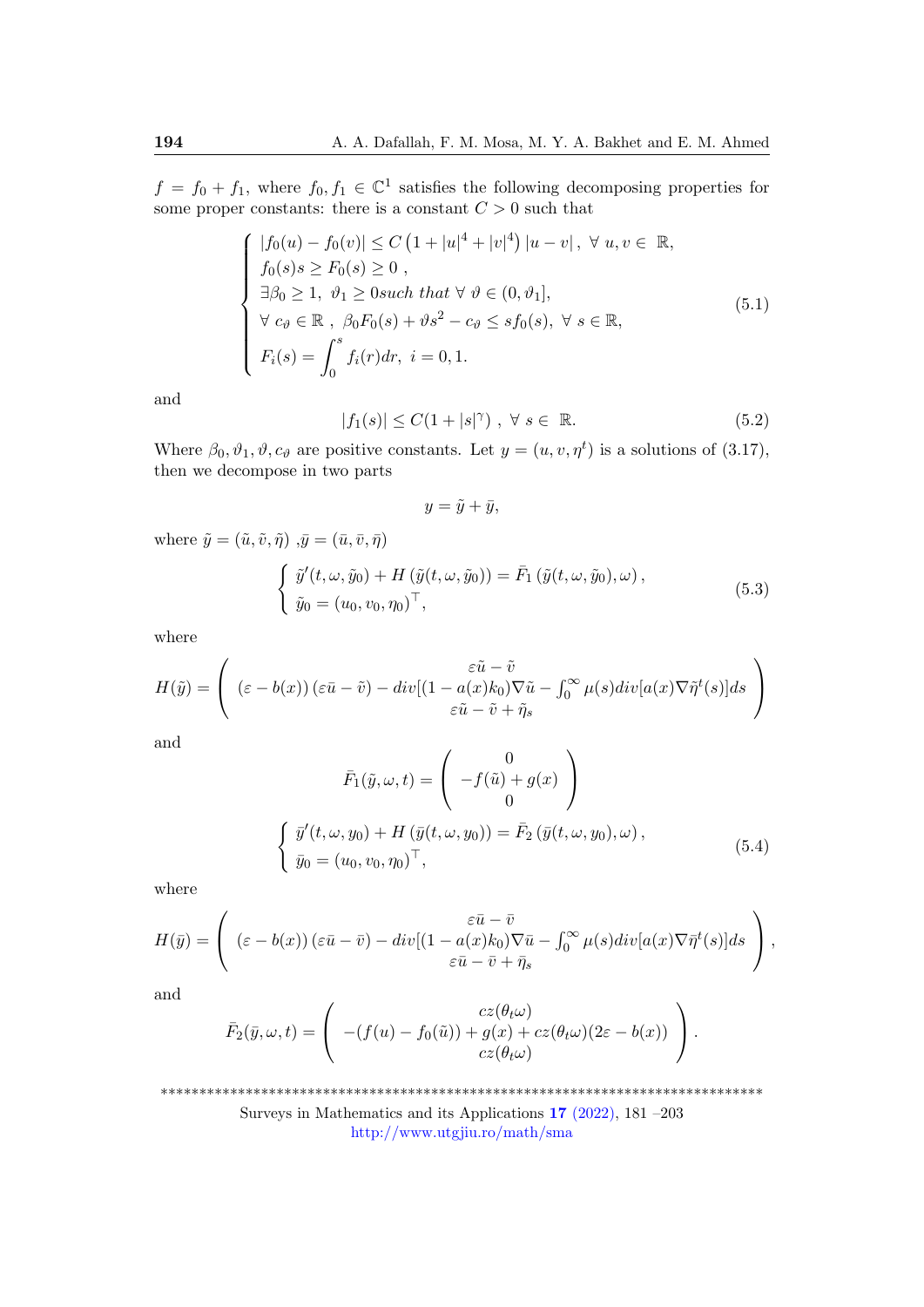To prove the existence of a compact random attractor for the RDS Φ, we get the solutions of systems  $(5.3)$  and  $(5.4)$  are similar to solution of a system  $(4.2)$ , which one decays exponentially and another is bounded in higher regular space. In order to get the regularity estimate, we will prove some priori estimate for the solutions  $u(x,t)$  of systems (5.3)-(5.4) on  $U \times [0,\infty)$  into two parts.

Let  $y(t, \theta_{-t}\omega; y_0(\omega)) = \Phi_{\varepsilon}(t, \omega)y_0(\omega)$  be the solution of (3.17) with  $y_0(\omega) \in B_0$  set  $y = \tilde{y} + \bar{y}$  are the basis of absorbing set  $\Phi$ , suppose that  $\hat{T} = \hat{T}(B_0, \omega)$ 

$$
B_1(\omega) = \sqcup_{t \ge \hat{T}} y(t, \theta_{-t}\omega; y_0(\omega))
$$
  
=  $y_0(\omega) \in B_1(\omega) \subseteq B_0(\omega), \ \forall \ t \ge \hat{T},$  (5.5)

for any  $\omega \in \Omega$ , where  $\hat{T} = \hat{T}(B_0, \omega) > \tau$  is the pullback absorbing time in Lemma13, then it holds  $B_1(\omega) \subseteq B_0(\omega)$  that

$$
\Phi(t, \theta_{-t}\omega; B_1(\theta_{-t}\omega)) = y(t, \theta_{-t}\omega; B_1(\theta_{-t}\omega))
$$
  
\n
$$
\subseteq B_1(\omega) \subseteq B_0(\omega), \forall t \ge \hat{T}.
$$
\n(5.6)

**Lemma 14.** Let  $(A_1)$ - $(A_6)$  and  $g(x) \in L^2(U)$  hold. For any  $\tau \in \mathbb{R}, \omega \in \Omega, t \geq 0$ and  $y_0 \in E$ , there exists  $M_1(\omega) > 0$  such that  $\tilde{y}(r) = \tilde{y}(r, \omega; y_0)$  is solution of the system(5.3) satisfies

$$
\|\tilde{y}(r,\omega;y_0)\|_E^2 \le M_1(\omega), \ r \ge \tau \tag{5.7}
$$

*Proof.* Taking the inner product of (5.3) in  $L^2(U)$  with  $\tilde{y}$  in E, we show that

$$
\frac{1}{2}\frac{d}{dt}\left\|\tilde{y}\right\|_{E}^{2}+\left(\tilde{H}(\tilde{y}),\tilde{y}\right)+\left(\tilde{F}_{1}(\tilde{y}),\tilde{y}\right)=0,
$$
\n(5.8)

by Lemma4.1, we have

$$
(\tilde{H}(\tilde{y}), \tilde{y}) \ge \frac{\varepsilon}{2} (\|\tilde{u}\|_{1}^{2} + \|\tilde{v}\|^{2}) + \frac{\delta}{2} \|\tilde{v}\|^{2} + \frac{\varepsilon}{4} \|\tilde{\eta}\|_{\mu,1}^{2},
$$
\n(5.9)

where  $\varepsilon$  satisfy (4.6). Now, we estimate the third term of (5.8), such that

$$
(\tilde{F}(\tilde{y}), \tilde{y}) = \begin{pmatrix} 0 \\ f_0(\tilde{u}) \\ 0 \end{pmatrix} \begin{pmatrix} \tilde{u} \\ \tilde{v} \\ \tilde{\eta} \end{pmatrix}
$$
  
=  $(f_0(\tilde{u}), \tilde{u}_t + \varepsilon \tilde{u})$   
=  $\frac{d}{dt} \tilde{F}_0(\tilde{u}) + \varepsilon \int_U f_0(\tilde{u}) \tilde{u} dx.$  (5.10)

In view of  $(5.1)<sub>2</sub>$  and  $(5.1)<sub>3</sub>$ , we can get

$$
f_0(\tilde{u})\tilde{u} \ge F_0(\tilde{u}) \ge 0
$$
  
\n
$$
\frac{d}{dt}\tilde{F}_0(\tilde{u}) + \varepsilon \int_U f_1(\tilde{u})\tilde{u}dx \ge \frac{d}{dt}\tilde{F}_0(\tilde{u}) + \varepsilon(\beta_0\tilde{F}_0(\tilde{u}) + \vartheta \|\tilde{u}\|^2 - c_{\vartheta})
$$
  
\n
$$
\ge \frac{d}{dt}\tilde{F}_0(\tilde{u}) + \beta_0 \varepsilon F_0(\tilde{u}) + \varepsilon \vartheta \|\tilde{u}\|^2 - \varepsilon c_{\vartheta}.
$$
\n(5.11)

\*\*\*\*\*\*\*\*\*\*\*\*\*\*\*\*\*\*\*\*\*\*\*\*\*\*\*\*\*\*\*\*\*\*\*\*\*\*\*\*\*\*\*\*\*\*\*\*\*\*\*\*\*\*\*\*\*\*\*\*\*\*\*\*\*\*\*\*\*\*\*\*\*\*\*\*\*\*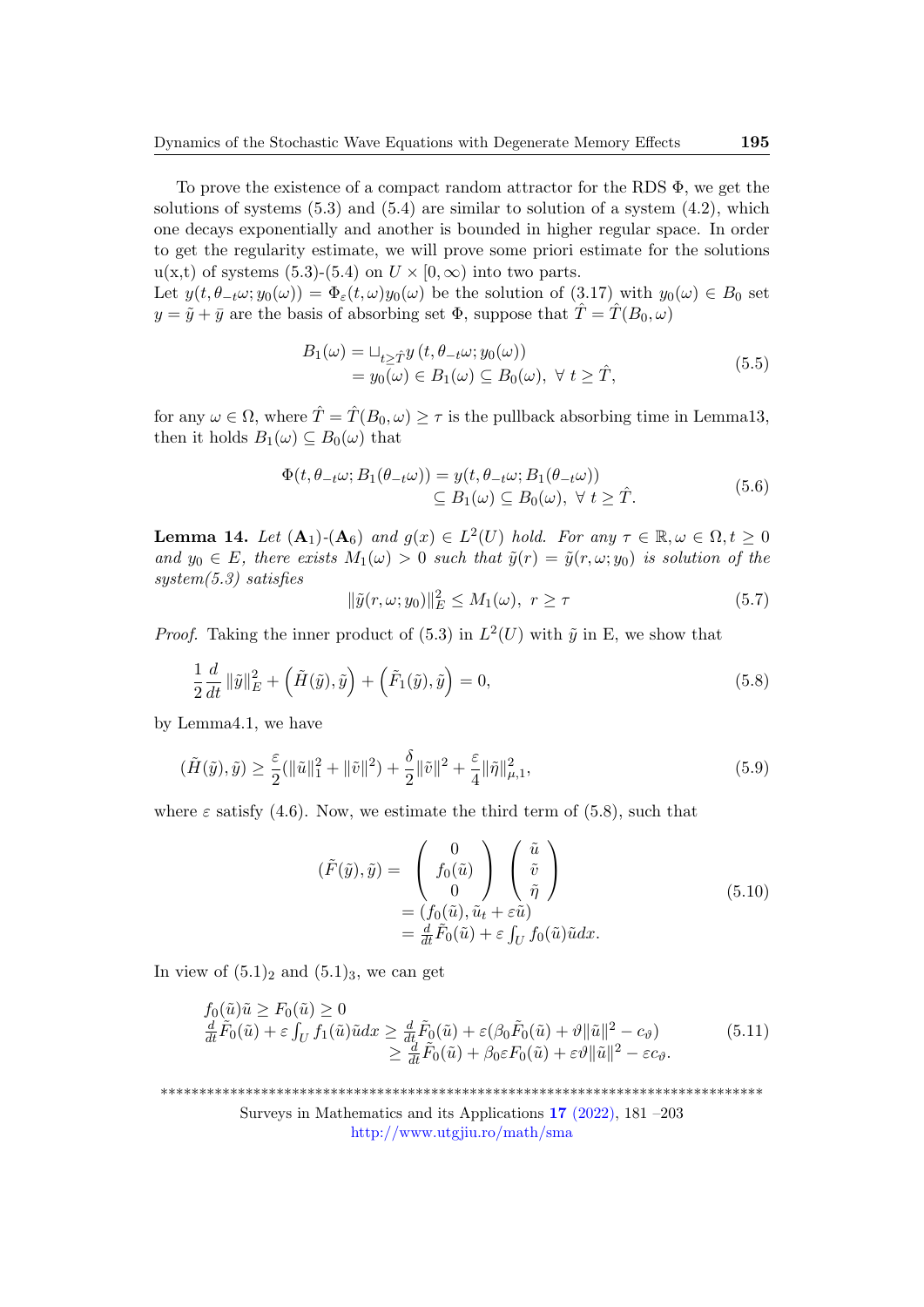Thus, combining  $(5.9)-(5.11)$  and  $(5.8)$  yield

$$
\frac{d}{dt}\left(\|\tilde{y}\|_{E}^{2}+2\tilde{F}_{0}(\tilde{u})\right)+2\tilde{\sigma}\left(\|\tilde{y}\|_{E}^{2}+2\tilde{F}_{0}(\tilde{u})\right)\leq\rho,
$$
\n(5.12)

where  $\rho = \varepsilon c_{\vartheta}$  and  $\tilde{\sigma} = \min(\frac{\varepsilon}{2}, \frac{\alpha}{2})$  $\frac{\alpha}{2}, \frac{\varepsilon}{4}$  $\frac{\varepsilon}{4}, \beta_0 \varepsilon$ 

$$
\|\tilde{y}\|_{E}^{2} + 2\tilde{F}_{0}(\tilde{u}) \ge \|\tilde{y}\|_{E}^{2} \ge 0,
$$
\n(5.13)

and hence  $y_0(\theta_{-t}\omega) \in M_0(\omega)$ . It follows that

$$
\tilde{y}_0 = (y_0(\theta_{-t}\omega) + cz(\theta_{-t}\omega))^\top \le (M_0(\omega) + cz(\theta_{-t}\omega)) \in B_0(\theta_{-t}\omega).
$$

By definition of  $B_0(\omega)$  and Lemma13, satisfying the below inequality

$$
\|\tilde{y}(r,\omega;\tilde{y}_0)\|_E \le M_1(\omega). \tag{5.14}
$$

 $\Box$ 

**Lemma 15.** Let  $(A_1)$ - $(A_6)$  and  $g(x) \in L^2(U)$  hold. For any  $\tau \in \mathbb{R}, \omega \in \Omega$  and  $t \geq 0$ , there exists a random variable radius  $M_2(\omega) > 0$ , such that the solution of a system (5.4) satisfy the following estimates  $\bar{y}(r) = \bar{y}(r, \theta_{-t}\omega; \bar{y}_0)$ , for all  $t \geq r$ ,  $r \geq \tau$ .

$$
||A^{\frac{\nu}{2}}\bar{y}(t,\theta_{-t}\omega;\bar{y}_0)||_E^2 \le M_2(\omega), \tag{5.15}
$$

we define that

$$
\nu = \min\{\frac{1}{3}, \frac{4-\gamma}{2}\}, \ \forall \ 0 \le \gamma \le 4. \tag{5.16}
$$

*Proof.* Taking inner product in E of (5.4) with  $A^{\nu}\bar{y}(r)$ , then positively

$$
(\bar{y}', A^{\nu}\bar{y}) + (\bar{H}(\bar{y}), A^{\nu}\bar{y}) = (\bar{F}_2(\bar{y}, \omega), A^{\nu}\bar{y}), \qquad (5.17)
$$

inserting (5.16) and Lemma12, we obtain

$$
\bar{H}(\bar{y}, A^{\nu}\bar{y}) = \frac{\varepsilon}{2} (\|A^{\frac{1+\nu}{2}}\bar{u}\|^2 + \|A^{\frac{\nu}{2}}\bar{v}\|^2) + \frac{\delta}{2} \|A^{\frac{\nu}{2}}\bar{v}\|^2 + \frac{\varepsilon}{4} \|A^{\frac{\nu}{2}}\bar{\eta}\|^2_{\mu,1},
$$
(5.18)

next, we will estimate the right-hand side of (5.17) we get

$$
(\bar{F}_2(\bar{y}, \omega), A^{\nu}\bar{y}) = ((cz(\theta_t\omega), A^{\nu}\bar{u})) + (-(f(u) - f_0(\tilde{u}) + g(x) + cz(\theta_t\omega)(2\varepsilon - b(x)), A^{\nu}\bar{v}) + (cz(\theta_t\omega), A^{\nu}\bar{\eta})_{\mu,1}.
$$
 (5.19)

By using Hölder's inequality, Young's inequality and Poincaré's inequality, we get

$$
((cz(\theta_t\omega), A^\nu u)) \le |c| \left\| A^{\frac{\nu}{2}} z(\theta_t\omega) \right\| \left\| A^{\frac{\nu}{2}} \nabla u \right\|^2 \le |c| \left\| A^{\frac{\nu}{2}} z(\theta_t\omega) \right\| \left\| A^{\frac{\nu}{2}} u \right\|_1^2,
$$
\n(5.20)

\*\*\*\*\*\*\*\*\*\*\*\*\*\*\*\*\*\*\*\*\*\*\*\*\*\*\*\*\*\*\*\*\*\*\*\*\*\*\*\*\*\*\*\*\*\*\*\*\*\*\*\*\*\*\*\*\*\*\*\*\*\*\*\*\*\*\*\*\*\*\*\*\*\*\*\*\*\*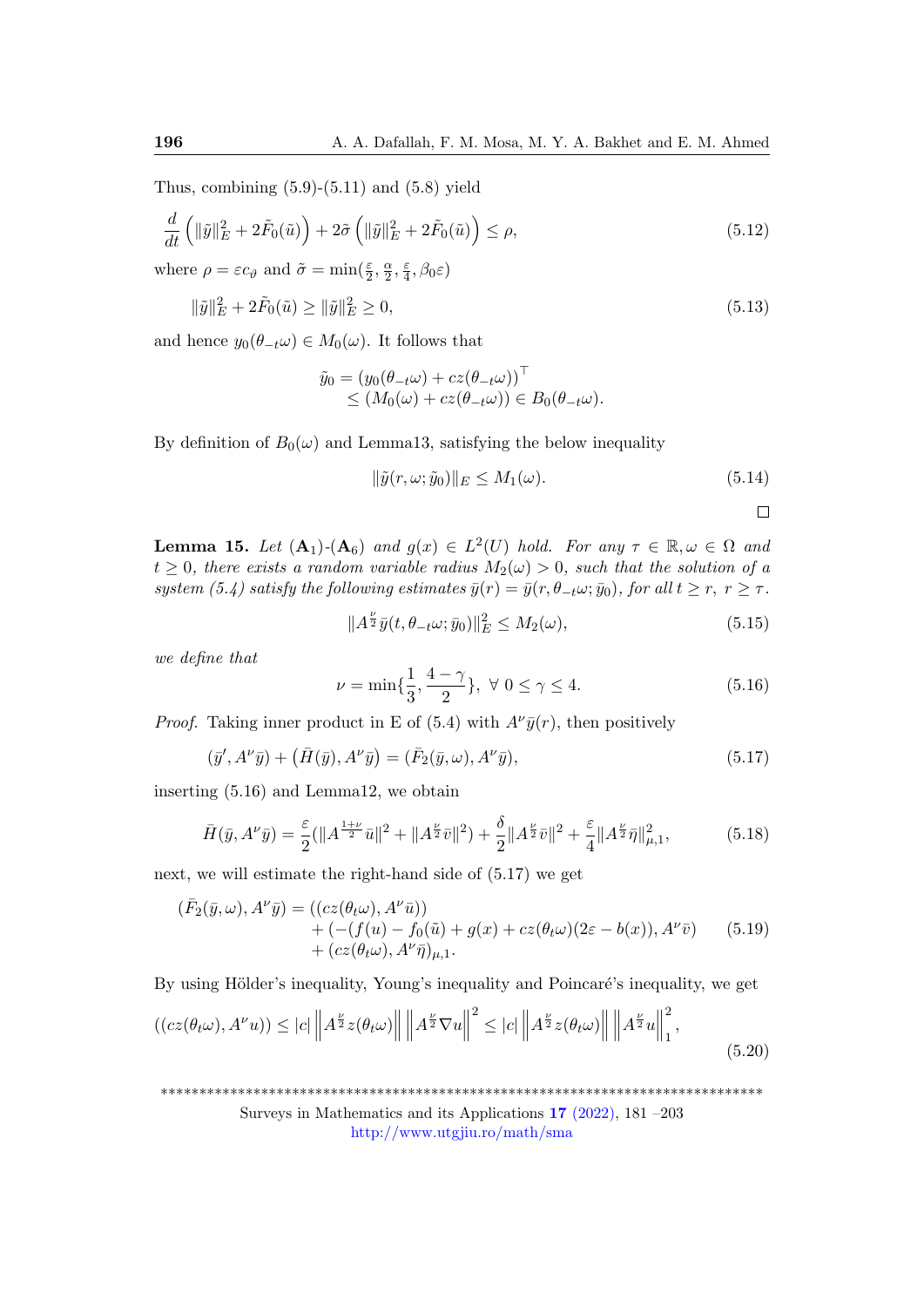$$
(2\varepsilon cz(\theta_t\omega), A^\nu v) \leq |\varepsilon|^2 |c|^3 \|A^{\frac{\nu}{2}} z(\theta_t\omega)\|^3 + |c| \|A^{\frac{\nu}{2}} z(\theta_t\omega)\| \|A^{\frac{\nu}{2}} v\|^2,
$$

$$
\frac{\delta}{2} \left( cz(\theta_t \omega), A^\nu v \right) \le \frac{\delta}{8} |c|^2 \left\| A^{\frac{\nu}{2}} z(\theta_t \omega) \right\|^2 + \frac{\delta}{2} \| A^{\frac{\nu}{2}} v \|^2,\tag{5.22}
$$

$$
(cz(\theta_t\omega), A^{\nu}\eta)_{\mu,1} \le \frac{1}{4}|c|^3 \left\|A^{\frac{\nu}{2}}z(\theta_t\omega)\right\|^3 + |c| \left\|A^{\frac{\nu}{2}}z(\theta_t\omega)\right\| \left\|A^{\frac{\nu}{2}}\eta\right\|_{\mu,1}^2,
$$
\n
$$
(5.23)
$$

$$
(q(x), A^{\nu}v) \leq \left\| A^{\frac{\nu}{2}} q(x) \right\| \left\| A^{\frac{\nu}{2}} v \right\| \leq \frac{1}{(4\delta + \varepsilon)} \left\| A^{\frac{\nu}{2}} q(x) \right\|^2 + \frac{(4\delta + \varepsilon)}{4} \left\| A^{\frac{\nu}{2}} v \right\|^2,
$$
\n(5.24)

for nonlinear term, we write

$$
(f(u) - f_0(\tilde{u}), A^{\nu}\bar{v}) = (f(u) - f_0(\tilde{u}), A^{\nu}(\bar{u}_t + \varepsilon \bar{u} - cz(\theta_t \omega)))
$$
  
\n
$$
\leq \frac{d}{dt} \int_U (f(u) - f_0(\tilde{u})) A^{\nu} \bar{u} dx + \int_U (f(u) - f_0(\tilde{u})) A^{\nu} \bar{u} dx
$$
  
\n
$$
- \int_U (f'(u)u_t - f'_0(\tilde{u})\tilde{u}_t) A^{\nu} \bar{u} dx
$$
  
\n
$$
- \int_U (f(u) - f_0(\tilde{u})) A^{\nu} z(\theta_t \omega) dx.
$$

Next, infer to assumption  $A_4$ , (5.1)-(5.2), thanks to the Cauchy-Schwartz, the Young's inequality and using the embedding theorem  $H_{1+\nu} \subset L^{\frac{6}{1-2\nu}}, H_{1-\nu} \subset L^{\frac{6}{1+2\nu}}$ and  $H_1 \hookrightarrow L^6$ , we obtain

$$
\int_{U} (f(u) - f_0(\tilde{u})) A^{\nu} |z(\theta_t \omega)| dx \leq \frac{\varepsilon}{4} ||f(u) - f_0(\tilde{u})|| + \frac{1}{\varepsilon} ||A^{\nu} z(\theta_t \omega)||^2
$$
  
\n
$$
\leq \frac{C\varepsilon}{4} (1 + ||u||^5 + ||\tilde{u}||^5) + \frac{1}{\varepsilon} ||A^{\nu} z(\theta_t \omega)||^2
$$
  
\n
$$
\leq R_1(\omega) + \frac{1}{\varepsilon} ||A^{\nu} z(\theta_t \omega)||^2,
$$
\n(5.25)

$$
\int_{U} (f'(u)u_{t} - f'_{0}(\tilde{u})\tilde{u}_{t})A^{\nu}\bar{u}dx = \int_{U} ((f'_{0}(u) - f'_{0}(\tilde{u}))u_{t} + f'_{0}(\tilde{u})\bar{u}_{t} + f'_{1}(u)u_{t})A^{\nu}\bar{u}dx,
$$

estimate the above inequality, we get

$$
\int_{U} (f'_{0}(u) - f'_{0}(\tilde{u}))u_{t}A^{\nu}\bar{u}dx \leq C \int_{U} (f''_{0}(u + \theta(u - \tilde{u}))|u - \tilde{u}||u_{t}||A^{\nu}\bar{u}|dx
$$
\n
$$
\leq C \int_{U} (1 + |u|^{3} + |\tilde{u}|^{3}) |\bar{u}||A^{\nu}\bar{u}||u_{t}|dx
$$
\n
$$
\leq C (1 + ||u||_{L^{6}}^{3} + ||\tilde{u}||_{L^{6}}^{3}) ||\bar{u}||_{L^{\frac{6}{1-2\nu}}} ||A^{\nu}\bar{u}||_{L^{\frac{6}{1+2\nu}}} ||u_{t}||_{L^{2}}
$$
\n
$$
\leq R_{2}(\omega) ||A^{\frac{1+\nu}{2}}\bar{u}||
$$
\n
$$
\leq 4\varepsilon R_{2}^{2}(\omega) + \frac{\varepsilon}{16} ||A^{\frac{1+\nu}{2}}\bar{u}||^{2},
$$
\n(5.26)

$$
\int_{U} f'_{0}(\tilde{u}) \bar{u}_{t} A^{\nu} \bar{u} dx \leq C (1 + \|\tilde{u}\|_{L^{6}}^{4}) \|A^{\frac{1+\nu}{2}} \bar{u}\|_{L^{\frac{6}{1+2\nu}}} \|A^{\nu} \bar{u}_{t}\|_{L^{\frac{6}{3+2\nu}}} \n\leq C (1 + \|\tilde{u}\|_{L^{6}}^{4}) \|A^{\frac{1+\nu}{2}} \bar{u}\|_{L^{\frac{6}{1+2\nu}}} \|A^{\nu} \bar{u}_{t}\|_{L^{\frac{6}{3+2\nu}}}.
$$
\n
$$
\leq 4\varepsilon R_{3}(\omega) (\|A^{\frac{\nu}{2}} \bar{u}\|^{2} + |\varepsilon|^{2}) + \frac{\varepsilon}{16} \|A^{\frac{1+\nu}{2}} \bar{u}\|_{L^{\frac{6}{1+2\nu}}}^{2},
$$
\n(5.27)

\*\*\*\*\*\*\*\*\*\*\*\*\*\*\*\*\*\*\*\*\*\*\*\*\*\*\*\*\*\*\*\*\*\*\*\*\*\*\*\*\*\*\*\*\*\*\*\*\*\*\*\*\*\*\*\*\*\*\*\*\*\*\*\*\*\*\*\*\*\*\*\*\*\*\*\*\*\* Surveys in Mathematics and its Applications 17 [\(2022\),](http://www.utgjiu.ro/math/sma/v17/v17.html) 181 –203

<http://www.utgjiu.ro/math/sma>

(5.21)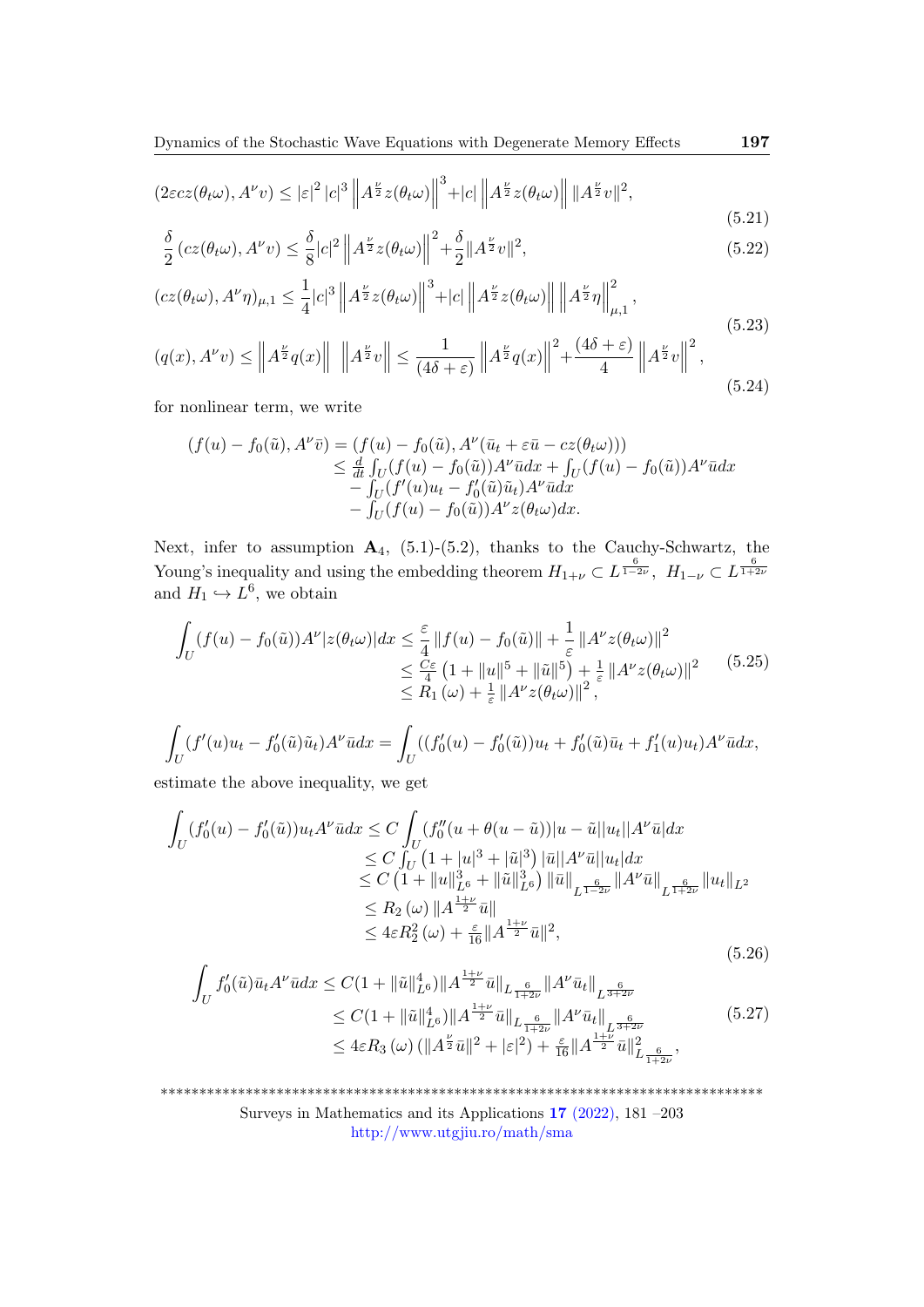furthermore, note that  $\nu \leq \frac{5-\gamma}{2}$ 2

$$
\int_{U} f'_{1}(u)u_{t}A^{\nu}\bar{u}dx \leq C \int_{U} (1+|u|^{\gamma})|u_{t}||A^{\nu}\bar{u}|dx
$$
\n
$$
\leq C(1+||u||^{\gamma}_{L^{\frac{6p}{5-2\nu}}})||A^{\nu}\bar{u}||_{L^{\frac{6}{1+2\nu}}}}||u_{t}||_{L^{2}}\n\\ \leq C(1+||\nabla u||^{\gamma})||A^{\nu}\bar{u}||_{L^{\frac{6}{1+2\nu}}}}||u_{t}||_{L^{6}}\n\\ \leq 2\varepsilon R_{4}^{2}(\omega)+\frac{\varepsilon}{8}||A^{\frac{1+\nu}{2}}\bar{u}||^{2},
$$
\n(5.28)

Exploiting the decay estimate together  $(5.18)-(5.28)$  with  $(5.17)$ , we have

$$
\frac{1}{2}\frac{d}{dt}\left(\|A^{\frac{\nu}{2}}\bar{y}\|_{E}^{2}+2(f(u)-f_{0}(\tilde{u}))\right)+\frac{\varepsilon}{4}\|A^{\frac{\nu}{2}}\bar{y}\|_{E}^{2}+\frac{\beta\varepsilon}{2}(f(u)-f_{0}(\tilde{u}))\leq |c||z(\theta_{t}\omega)|||A^{\frac{\nu}{2}}\bar{y}\|_{E}^{2}+\alpha_{1}[1+R_{1}^{2}(\omega)+R_{2}^{2}(\omega)+R_{3}^{2}(\omega)+R_{4}^{2}(\omega)+\|A^{\nu}z(\theta_{t}\omega)\|^{2}+\|A^{\nu}z(\theta_{t}\omega)\|^{3}+\|A^{\frac{\nu}{2}}q(x)\|^{2}].
$$
\n(5.29)

According to Gronwall's inequality in (5.29) on [0, r] and replacing  $\omega$  to  $\theta_{-t}\omega$ , can be rewriting as

$$
\|A^{\frac{\nu}{2}}\bar{y}(t,\theta_{-t}\omega;y_0)\|_{E}^{2} \leq \left(\|A^{\frac{\nu}{2}}\bar{y}(r,\theta_{-t}\omega;y_0)\|_{E}^{2} + 2(f(u(r,\theta_{-t}\omega;y_0)) - f_0(\tilde{u}(r,\theta_{-t}\omega;y_0)))\right) \leq \left(\|A^{\frac{\nu}{2}}\bar{y}\|_{E}^{2} + (f(u) - f_0(\tilde{u}))\right) exp^{2\int_{r}^{0} (\sigma - |c||z(\theta_{s}\omega)|)(s,\omega)ds} + \int_{0}^{r} \rho_{1}(\theta_{s}\omega) exp^{2\int_{r}^{s} (\sigma - |c||z(\theta_{s}\omega)|)(s,\omega)ds} ds.
$$
\n(5.30)

We can define  $\rho_1(\theta_t \omega)$ , as follows

$$
\rho_1(\theta_t \omega) = \alpha_1 [1 + R_1^2(\omega) + R_2^2(\omega) + R_3^2(\omega) + R_4^2(\omega) + \|A^{\nu} z(\theta_t \omega)\|^2 + \|A^{\nu} z(\theta_t \omega)\|^3 + \|A^{\frac{\nu}{2}} q(x)\|^2].
$$
\n(5.31)

Observe that

$$
\int_{U} ((f(u) - f_0(\tilde{u})) A^{\nu} \bar{u} dx \le \int_{\bar{U}} ((f_0(u) + f_1(u) - f_0(\tilde{u})) A^{\nu} \bar{u} dx
$$
  
 
$$
\le C \int_{U} \left( \left( 1 + |u|^4 + |\tilde{u}|^4 \right) |\bar{u}| + (1 + |u|^{\gamma}) \right) |A^{\nu} \bar{u}| dx,
$$

thus, by the Sobolev embedding

$$
\int_{U} \left( \left( 1 + |u|^{4} + |\tilde{u}|^{4} \right) |\bar{u}| + (1 + |u|^{\gamma}) \right) |A^{\nu} \bar{u}| dx
$$
\n
$$
\leq C \left( 1 + \|u\|_{L^{6}}^{4} + \|\tilde{u}\|_{L^{6}}^{4} \right) \|\bar{u}\|_{L^{\frac{6}{1+2\nu}}} \|A^{\nu} \bar{u}\|_{L^{\frac{6}{1+2\nu}}} \quad (5.32)
$$
\n
$$
+ (1 + |u|^{\gamma}) \|A^{\nu} \bar{u}\|_{L^{\frac{6}{1+2\nu}}} \leq (R_{5}(\omega) \|A^{\nu} \bar{u}\| + R_{6}(\omega)) \|A^{\frac{1+\nu}{2}} \bar{u}\|.
$$

Apply the inequality (5.30) and (5.32), we can get

$$
||A^{\nu}\bar{y}(t,\theta_{-t}\omega;g_0)||_E^2 \le M_2^2(\omega).
$$

Then the proof is complete  $\square$ .

\*\*\*\*\*\*\*\*\*\*\*\*\*\*\*\*\*\*\*\*\*\*\*\*\*\*\*\*\*\*\*\*\*\*\*\*\*\*\*\*\*\*\*\*\*\*\*\*\*\*\*\*\*\*\*\*\*\*\*\*\*\*\*\*\*\*\*\*\*\*\*\*\*\*\*\*\*\*

Surveys in Mathematics and its Applications 17 [\(2022\),](http://www.utgjiu.ro/math/sma/v17/v17.html) 181 –203 <http://www.utgjiu.ro/math/sma>

 $\Box$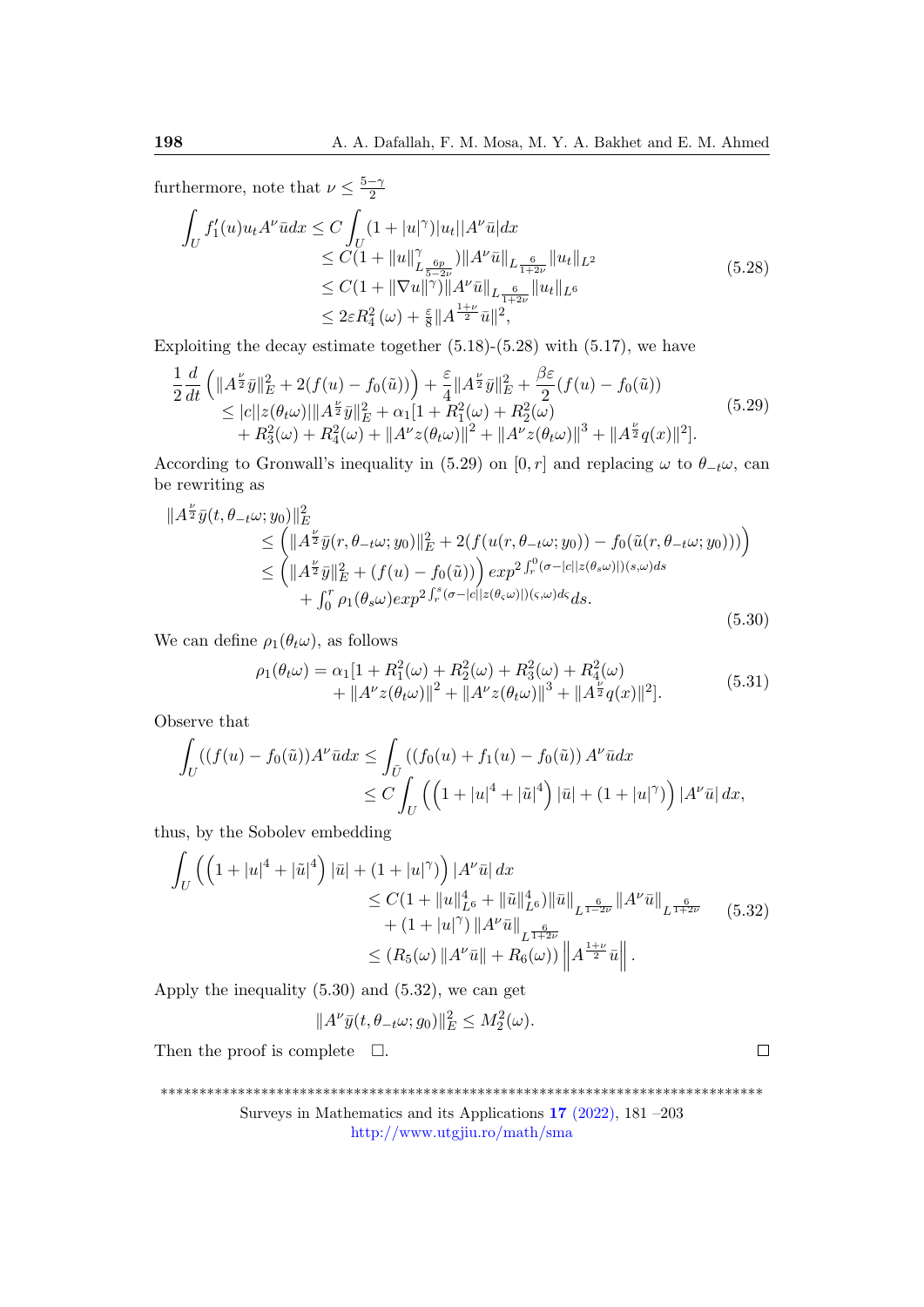### 6 Random Attractors

In this section, we establish the existence of a  $\mathcal{D}$ -random attractor for the random dynamical system  $\Phi$  associated with system (3.1)-(3.2) on  $\mathbb{R}^p$ . By Lemma4.1 that  $\Phi$ has a closed random absorbing set in  $\mathcal{D}$ . Which, along with the  $\mathcal{D}$ -pullback asymptotic compactness will imply the existence of a unique D-random attractor. Next due to decompose of solutions, we shall prove the  $\mathcal{D}\text{-pullback asymptotic compactness}$ of  $\Phi$ . Since that  $\tau \in \mathbb{R}, \omega \in \Omega, t \geq 0$ , it follows that

$$
\bar{\eta}(\tau,\tau-t,\theta_{-\tau}\omega;y_{\tau-t}(\theta_{-\tau}\omega),s) = \begin{cases} \bar{u}(\tau,\tau-t,\theta_{-\tau}\omega;y_{\tau-t}(\theta_{-\tau}\omega)) - \\ \bar{u}(\tau-s,\tau-t,\theta_{-\tau+s}\omega;y_{\tau-t}(\theta_{-\tau+s}\omega)), \ t \le s \\ \bar{u}(\tau,\tau-t,\theta_{-\tau}\omega;y_{\tau-t}(\theta_{-\tau}\omega), \ t \ge s, \end{cases}
$$
(6.1)

and

$$
\bar{\eta}_s(\tau, \tau - t, \theta_{-\tau}\omega; y_{\tau - t}(\theta_{-\tau}\omega)) = \begin{cases} \bar{u}_t(\tau, \tau - t, \theta_{-\tau+s}\omega; y_{\tau-t}(\theta_{-\tau+s}\omega)), t \le s \\ 0, \quad t \ge s, \end{cases}
$$
(6.2)

Thus, by  $(6.1)$ ,  $(6.2)$  and Lemma15, we conclude that

$$
\max\{\|\bar{\eta}_s(\tau,\tau-t,\theta_{-\tau}\omega;y_{\tau-t}(\theta_{-\tau}\omega),s)\|_{\mu,2\nu},\|\bar{\eta}_s(\tau,\tau-t,\theta_{-\tau}\omega;y_{\tau-t}(\theta_{-\tau}\omega),s)\|_{\mu,2\nu+1}\}\n\leq M_2(\omega).
$$
\n(6.3)

**Lemma 16.** (5, [9,](#page-21-11) 18) Let  $E_{\nu} = H_{2\nu+1} \times H_{2\nu} \times L^2_{\mu}(\mathbb{R}^+, H_{2\nu+1}) \hookrightarrow L^2_{\mu}(\mathbb{R}^+, H_{2\nu+1})$ is projection operator, setting  $Y = y(\tau, B_\nu(\tau, \omega))$  is a random bounded absorbing set. Where  $y(\tau)$  is the solution of system (3.17), and by Lemma13, there is a positive random radius  $M_0(\omega)$  depend on  $\tau$ , such that

$$
\begin{cases}\n1 - Y \text{ is bounded in } L^2_{\mu}(\mathbb{R}^+, H_{1+2\nu}) \bigcap H^1_{\mu}(\mathbb{R}^+, H_{2\nu}), \\
2 - \sup_{\eta \in \tilde{B}_{\nu}(\tau, \omega), s \in \mathbb{R}^+} ||\eta(s)||^2_{\mu, 1} = \\
\sup_{t > 0} \sup_{y_{\tau - t}(\theta - \tau \omega) \in B_1(\theta - t\omega), s \in \mathbb{R}^+} ||\eta(\tau, \tau - t, \theta_{-\tau} \omega; y_{\tau - t}(\theta_{-\tau} \omega), s)||^2_{\mu, 1} \leq M_0(\omega). \tag{6.4}\n\end{cases}
$$

Denote by  $B_{\nu}$  the closed ball of  $H_{1+2\nu} \times H_{2\nu}$  of random variable radius  $M_0(\omega)$ . We apply on a finite domain  $B_{\nu}$  is compact subset of  $H_{1+2\nu} \times H_{2\nu}$ . Thus we chose that a set  $\tilde{B}_{\nu}(\tau,\omega)$ 

$$
\tilde{B}_{\nu}(\tau,\omega) = \overline{\bigcup_{y_{\tau-t}(\theta_{-\tau}\omega)\in B_1(\theta_{-t})}\bigcup_{t\geq 0}\overline{\eta}(\tau,\tau-t,\theta_{-\tau}\omega;y_{\tau-t}(\theta_{-\tau}\omega),s)}\,\,\tau\leq t,\qquad(6.5)
$$

hence,  $\nu$  is as in (5.16). From (1.3) and (6.3), we find

$$
\|\eta(s)\|_{\mu,1}^2 = \int_0^{+\infty} \mu(s) \|\nabla \eta(s)\|^2 ds \le M_0(\omega) \int_0^{+\infty} e^{\delta s} ds \le \frac{M_0(\omega)}{\delta}.
$$
 (6.6)

\*\*\*\*\*\*\*\*\*\*\*\*\*\*\*\*\*\*\*\*\*\*\*\*\*\*\*\*\*\*\*\*\*\*\*\*\*\*\*\*\*\*\*\*\*\*\*\*\*\*\*\*\*\*\*\*\*\*\*\*\*\*\*\*\*\*\*\*\*\*\*\*\*\*\*\*\*\*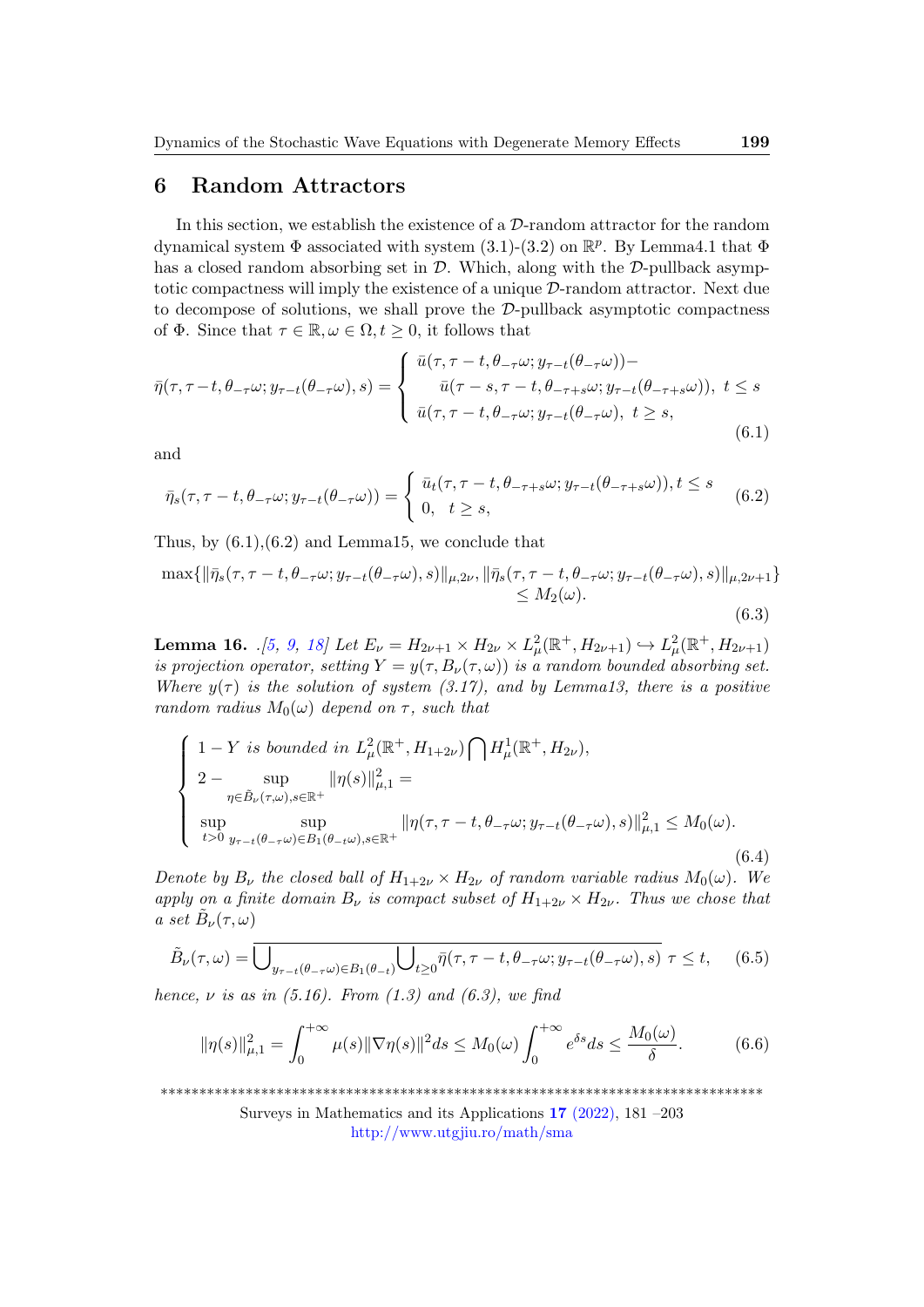The next Lemma, we establish the main result about the existence of a random attractor for RDS Φ.

**Lemma 17.**  $\Box$ [\[9\]](#page-21-11) Assume that  $y(t, \omega)$  be solution of the system (3.17) and the condition of Lemma15 hold. For any  $\tau \in \mathbb{R}, \omega \in \Omega$  and  $t \geq 0$ , there exists a random set  $\tilde{B}_{\nu}(\tau,\omega) \in D(E_{\nu})$  with

$$
\|\tilde{B}_{\nu}(\tau,\omega)\|_{E_{\nu}} = \sup_{\tilde{y}\in\tilde{B}_{\nu}(\tau,\omega)} \|\tilde{y}\|_{E} \leq \tilde{M}_{\nu}(\omega),
$$

is relatively compact in E. The positive number  $\sigma$  and  $\tilde{M}_{\nu}(\omega) \geq 0$ , so as for each  $\omega \in \Omega$  it satisfies

$$
d_H(\Phi(t, \theta_{-t}\omega, B_1(\theta_{-t}\omega)), \tilde{B}_{\nu}(\tau, \omega)) \leq \tilde{M}_{\nu}(\omega)e^{-\sigma t} \to 0 \text{ as } t \to +\infty.
$$
 (6.7)

*Proof.* Let  $y_0(\theta_{-t}\omega) \in B_1(\theta_{-t}\omega)$ , by (6.1)-(6.3) and Lemma15 it conclude that  $\tilde{B}_{\nu}(\tau,\omega)$  is relatively compact in  $L^2_{\mu}(\mathbb{R}^+,H_1)$  and consequently in  $L^2_{\mu}(\mathbb{R}^+,H_1)$ , let  $B_{\nu}(\tau,\omega) \subset E_{\nu} \subset E$  be the ball of  $E_{\nu}$  of radius  $M(\omega)$  defined by (4.22)-(4.23), where v is as in (5.16). Lastly, we get compact set  $\Upsilon(\tau,\omega) = \tilde{B}_{\nu}(\tau,\omega) \times B_{\nu}(\tau,\omega) \subset E$  then, we have the following summaries.

Since Lemma13 and  $y_0(\theta_{-t}\omega) \in B_0(\theta_{-t}\omega)$  there exists a random set  $M_0(\omega) \in B_0 \subseteq$  $B(\omega) \in \mathcal{D}(E)$ , we get that

$$
d_H(\Phi(t, \theta_{-t}\omega, B(\theta_{-t}\omega)), B_0) \le M_0(\omega)e^{-\sigma t} \to 0 \text{ as } t \to +\infty,
$$
 (6.8)

next, follows from Lemma14 to  $y_0(\theta_{-t}\omega) \in B_1(\theta_{-t}\omega)$ , there exists a positive random variable  $M_1(\omega) \in B_1(\tau, \omega) \in \mathcal{D}(E)$  and  $M_1(\omega) \in B_1(\tau, \omega) \in D(E)$ , such that

$$
d_H(\Phi(t, \theta_{-t}\omega, B(\theta_{-t}\omega)), B_1(\tau, \omega)) \le M_1(\omega)e^{-\sigma_1 t} \to 0 \text{ as } t \to +\infty,
$$
 (6.9)

by Lemma15, let  $y_0(\theta_{-t}\omega) \in B_1(\theta_{-t}\omega)$ , there exists a positive random variable  $M_2(\omega) \in B_1(\tau, \omega) \in \mathcal{D}(E)$ , such that

$$
d_H(\Phi(t, \theta_{-t}\omega, B(\theta_{-t}\omega)), B_1(\tau, \omega)) \le M_2(\omega)e^{-\sigma_2 t} \to 0 \text{ as } t \to +\infty,
$$
 (6.10)

let  $\nu \geq 0$  is fixed, by above recursion of finite steps at most  $\frac{1}{\nu} + 2$ , there exists a random set  $M_{\nu} \in B_{\nu}(\tau, \omega) \in \mathcal{D}(E_{\nu})$  as for as

$$
d_H(\Phi(t, \theta_{-t}\omega, B_1(\theta_{-t}\omega)), B_\nu(\tau, \omega)) \le M_\nu(\omega)e^{-\sigma_\nu t} \to 0 \text{ as } t \to +\infty,
$$
 (6.11)

due to  $(6.1)$ - $(6.3)$ , $(6.5)$  and Lemma16, there exists random radius  $\tilde{M}_{\nu}(\omega) \in \tilde{B}_{\nu}(\tau,\omega) \in$  $\mathcal{D}(\tilde{E}_{\nu}) \subset \mathcal{D}(E_{\nu}) \subset \mathcal{D}(E)$ , we have

$$
d_H(\Phi(t, \theta_{-t}\omega, B_\nu(\theta_{-t}\omega)), \tilde{B}_\nu(\tau, \omega)) \leq \tilde{M}_\nu(\omega)e^{-\tilde{\sigma}_\nu t} \to 0 \text{ as } t \to +\infty,
$$
 (6.12)

\*\*\*\*\*\*\*\*\*\*\*\*\*\*\*\*\*\*\*\*\*\*\*\*\*\*\*\*\*\*\*\*\*\*\*\*\*\*\*\*\*\*\*\*\*\*\*\*\*\*\*\*\*\*\*\*\*\*\*\*\*\*\*\*\*\*\*\*\*\*\*\*\*\*\*\*\*\*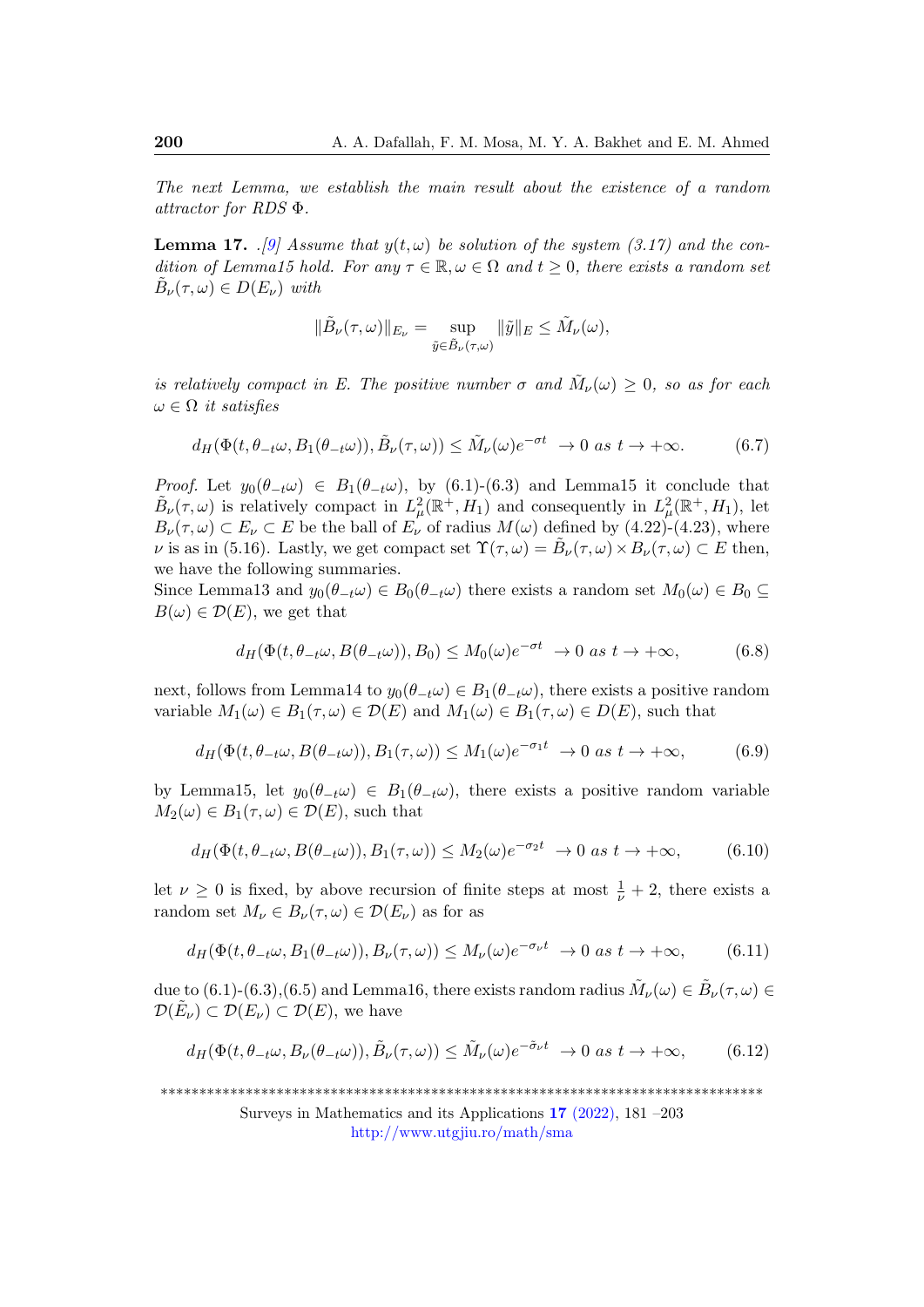it holds that

$$
d_H(\Phi(t, \theta_{-t}\omega, B_1(\theta_{-t}\omega)), \tilde{B}_{\nu}(\tau, \omega)) \leq \tilde{M}_{\nu}(\omega)e^{-\sigma t} \to 0 \text{ as } t \to +\infty.
$$

From Lemma16, we get

$$
\Upsilon(\tau,\omega) = B_{\nu}(\tau,\omega) \times \tilde{B}_{\nu}(\tau,\omega),\tag{6.13}
$$

from(5.5)-(5.6) and (6.12), we conclude the following attractive property of inequality(6.11). Thus, by Lemma13 there exists  $T_1 = T_1(\omega, B) \geq \tau$ , such that  $y(t, \theta_{-t}\omega, B(\theta_{-t}\omega) \subseteq B_0(\omega))$   $\forall t \geq T_1$ , let  $t \geq T$  and  $T_2 = t - T_1 \geq T(\omega, B, M_0) \geq 0$ , using cocycle property (iii) of  $\Phi$ , we show that

$$
y(\tau, \tau - t, \theta_{-\tau}\omega, B(\tau - t, \theta_{-\tau}\omega))
$$
  
=  $y(\tau, \tau - T_2 - T_1, \theta_{-\tau}\omega, B(\tau - T_2 - T_1, \theta_{-\tau}\omega))$   
=  $y(\tau, \tau - T_2, (\theta_{-\tau}\omega), y(\tau - T_2, \tau - T_2 - T_1, (\theta_{-\tau}\omega), B(\tau - T_2 - T_1, \theta_{-\tau}\omega))$   
 $\subseteq y(\tau, \tau - T_2, \theta_{-\tau}\omega, B_0(\theta_{-T_2}\omega)) \subseteq B_1(\tau, \theta_{-\tau}\omega),$  (6.14)

for each  $y(\tau, \tau - t, \theta_{-\tau}\omega, y_{\tau-t}(\theta_{-\tau}\omega)) \in y(\tau, \tau - t, \theta_{-\tau}\omega, B(\tau - t, \theta_{-t}\omega))$ , for  $t \ge$  $T_1+T(\omega, B_0)$  where  $y_{\tau-t}(\theta_{-\tau}\omega) \in B(\tau-t, \theta_{-t}\omega)$ . By(6.14) and Lemma15, it follows that:

$$
\tilde{y}(\tau,\tau-t,\theta_{-\tau}\omega,y_{\tau-t}(\theta_{-\tau}\omega))=y(\tau,\tau-t,\theta_{-\tau}\omega,y_{\tau-t}(\theta_{-\tau}\omega))-\bar{y}(\tau,\tau-t,\theta_{-\tau}\omega,y_{\tau-t}(\theta_{-\tau}\omega))\in \Upsilon(\tau,\omega).
$$
\n(6.15)

Thus, from Lemma14 we conclude that

$$
\inf_{\hat{y}\in\Upsilon(\omega)}\|y(\tau,\tau-t,\theta_{-\tau}\omega,y_{\tau-t}(\theta_{-\tau}\omega))-\hat{y}(\tau,\tau-t,\theta_{-\tau}\omega,y_{\tau-t}(\theta_{-\tau}\omega))\|_{E}^{2}
$$
\n
$$
\leq \|\tilde{y}(\tau,\tau-t,\theta_{-\tau}\omega,y_{\tau-t}(\theta_{-\tau}\omega))\|_{E}^{2}
$$
\n
$$
\leq M_{0}^{2}(\omega)e^{-\sigma t}, \quad \forall t > T_{1}+T(\omega,B_{0}),
$$
\n(6.16)

such that

$$
d_H(\Phi(t, \theta_{-t}\omega, B(\theta_{-t}\omega)), \Upsilon(\tau, \omega)) \le M_0(\omega)e^{-\sigma_1 t} \to 0 \text{ as } t \to +\infty.
$$
 (6.17)

The proof is completed.

**Theorem 18.** Assume that  $(A_1)$ - $(A_6)$  and  $g(x) \in L^2(U)$  hold. Then the continuous cocycle  $\Phi$  associated with problem (3.17) has a unique  $\mathcal{D}\text{-}\text{pullback attractor}$  $\mathcal{A} \subseteq \Upsilon(\tau,\omega) \bigcap B_0(\omega), A = \{A(\tau,\omega) : \tau \in \mathbb{R}, \omega \in \Omega\} \in \mathcal{D}$  in  $\mathbb{R}^n$ .

*Proof.* Hence that the continuous cocycle  $\Phi$  has a closed random absorbing set  ${A(\tau,\omega)}_{\tau\in\mathbb{R},\omega\in\Omega}$  in D, by Lemma13 Lemma16, and Lemma17, the continuous cocycle  $\Phi$  is a D-pullback asymptotically compact in  $\mathbb{R}^n$ . Since that the existence of a unique  $\mathcal{D}$ -random attractor for  $\Phi$  follows from Lemma8 immediately.  $\Box$ 

Acknowledgement. The author is extremely grateful to the reviewers for their comments, and suggestions, which leading to prepare this paper.

\*\*\*\*\*\*\*\*\*\*\*\*\*\*\*\*\*\*\*\*\*\*\*\*\*\*\*\*\*\*\*\*\*\*\*\*\*\*\*\*\*\*\*\*\*\*\*\*\*\*\*\*\*\*\*\*\*\*\*\*\*\*\*\*\*\*\*\*\*\*\*\*\*\*\*\*\*\* Surveys in Mathematics and its Applications 17 [\(2022\),](http://www.utgjiu.ro/math/sma/v17/v17.html) 181 –203 <http://www.utgjiu.ro/math/sma>

 $\Box$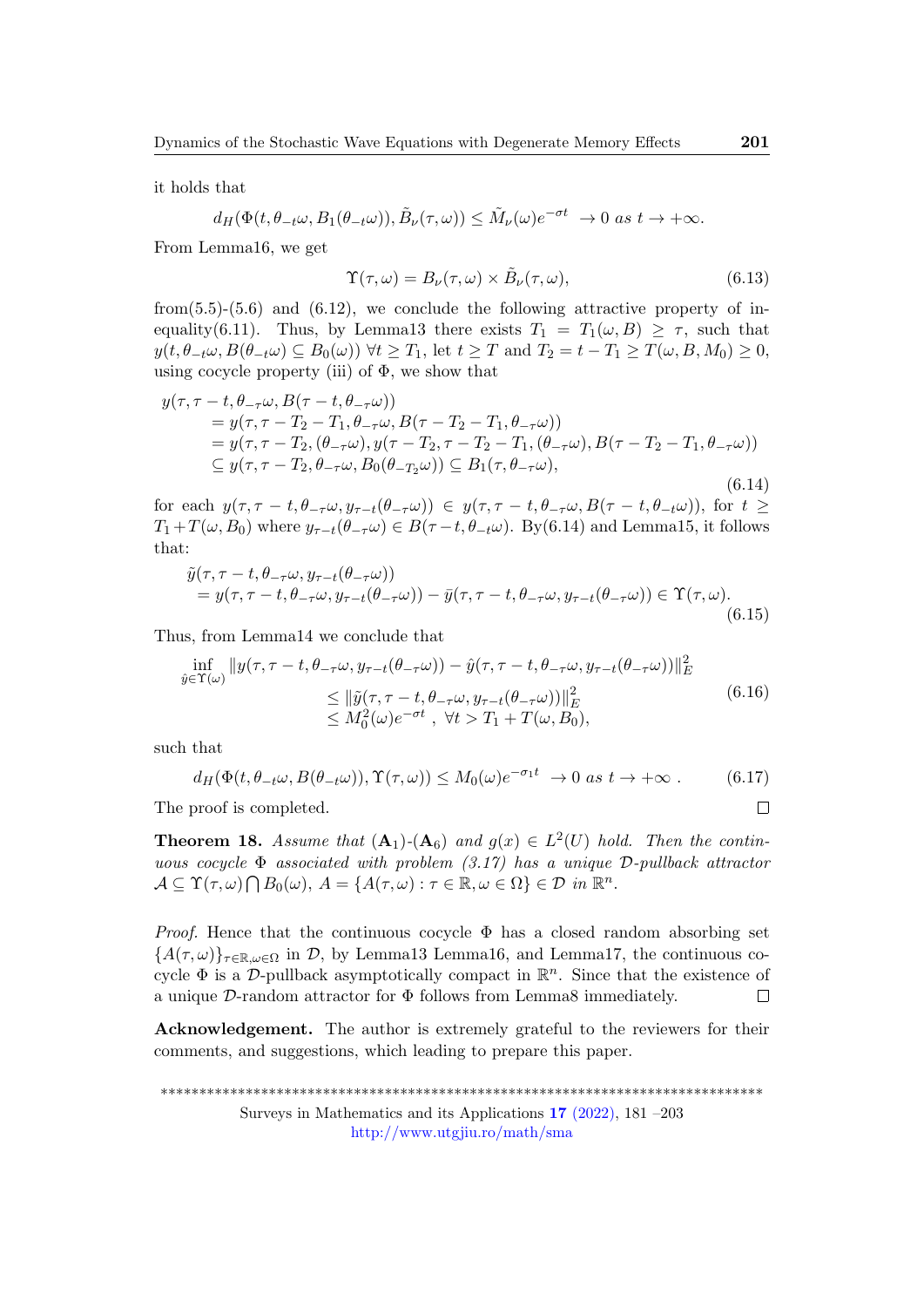# References

- <span id="page-21-4"></span>[1] L.Arnold, Random dynamical systems. Springer-Verlag, New York and Berlin,1998. [MR1723992](https://mathscinet.ams.org/mathscinet-getitem?mr=1723992) .
- <span id="page-21-5"></span>[2] R. Temam, Infinite-dimensional dynamical systems in mechanics and physics , Applied Mathematical Sciences, vol. 68, Springer-Verlag, New York, 1988. [MR1441312](https://mathscinet.ams.org/mathscinet-getitem?mr= 1441312) .
- <span id="page-21-12"></span>[3] A. Pazy, Semigroups of linear operators and applications to partial differential equations, Applied Mathematical Sciences, vol. 44, Springer-Verlag, New York, 1983. [MR710486]( https://mathscinet.ams.org/mathscinet-getitem?mr=710486)
- <span id="page-21-6"></span>[4] G.D.Prato, J. Zabczyk, Stochastic equations in infinite dimensions, Cambridge University Press, Cambridge, 1992. [MR2244975.](http://www.ams.org/mathscinet-getitem?mr=2244975)
- <span id="page-21-0"></span>[5] S. Borini, V.Pata, Uniform attractors for a strongly damped wave equation with linear memory, Asymptot. Anal, 20(1999),263-277. [MR1715336.](http://www.ams.org/mathscinet-getitem?mr=1715336) [Zbl0936.35037.](https://zbmath.org/?q=an:0936.35037)
- <span id="page-21-7"></span>[6] H Crauel, F. Flandoli, Attractors for random dynamical systems, (1994), Probab. Theory Relat. Fields,100(1994)365-393. [MR1305587.](https://mathscinet.ams.org/mathscinet-getitem?mr=1305587) [Zbl0819.58023.](https://zbmath.org/?q=an:0819.58023)
- <span id="page-21-8"></span>[7] V. Pata, A. Zucchi, Attractors for a damped hyperbolic equation with linear memory, Adv. Math. Sci. Appl., 11(2001), 505-529. [MR1907454.](https://mathscinet.ams.org/mathscinet-getitem?mr=MR1907454 )
- <span id="page-21-9"></span>[8] H. Crauel, A. Debussche, F. Flandoli, Random attractors, J. Dynamics and Differential equations, 9(1997), 307-341. [MR1451294](https://mathscinet.ams.org/mathscinet-getitem?mr=1451294) . [Zbl 0884.58064](https://zbmath.org/0884.58064?) .
- <span id="page-21-11"></span>[9] S. F. Zhou, M. Zhao, Random attractors for damped non-autonomous wave equations with memory and white noise, J. nonlinear Analysis,  $120(2015)$ , 202-226. [MR3348055.](http://www.ams.org/mathscinet-getitem?mr= 3348055) [Zbl 1332.37060.](https://zbmath.org/?q=an:1332.37060)
- <span id="page-21-1"></span>[10] C. Sun, D. Cao, Non-autonomous wave dynamics with memory-asymptotic regularity and uniform attractor, Discrete Contin. Dyn. Syst. Ser. B, 9(2008), 743- 761. [MR2379435.](https://mathscinet.ams.org/mathscinet-getitem?mr=2379435)
- <span id="page-21-2"></span>[11] Q.Zh. Ma, C. Zhong, Existence of strong global attractors for hyperbolic equation with linear memory, J. Appl. Math. Comput, 157(2004), 745-758. [MR2094665.](http://www.ams.org/mathscinet-getitem?mr= 2094665) [Zbl 1068.45018.](https://zbmath.org/?q=an:1068.45018)
- <span id="page-21-10"></span>[12] L. Xu, Q.Zh. Ma, Existence of random attractors for the floating beam equation with strong damping and white noise, Bound. Value Probl, (2015) 2015:126. [MR3375640.](http://www.ams.org/mathscinet-getitem?mr=3375640) [Zbl 1338.35376.](https://zbmath.org/?q=an:1338.35376)
- <span id="page-21-3"></span>[13] M.M. Cavalcanti, L.H Fatori, T.F. Ma, Attractors for wave eqautions with degenerate memory, J. Differ. Equations,  $260(2016)$ , 56-80. [MR3411664.](http://www.ams.org/mathscinet-getitem?mr=3411664) [Zbl](https://zbmath.org/?q=an: 1323.35106) [1323.35106.](https://zbmath.org/?q=an: 1323.35106)

<sup>\*\*\*\*\*\*\*\*\*\*\*\*\*\*\*\*\*\*\*\*\*\*\*\*\*\*\*\*\*\*\*\*\*\*\*\*\*\*\*\*\*\*\*\*\*\*\*\*\*\*\*\*\*\*\*\*\*\*\*\*\*\*\*\*\*\*\*\*\*\*\*\*\*\*\*\*\*\*</sup>

Surveys in Mathematics and its Applications 17 [\(2022\),](http://www.utgjiu.ro/math/sma/v17/v17.html) 181 –203 <http://www.utgjiu.ro/math/sma>